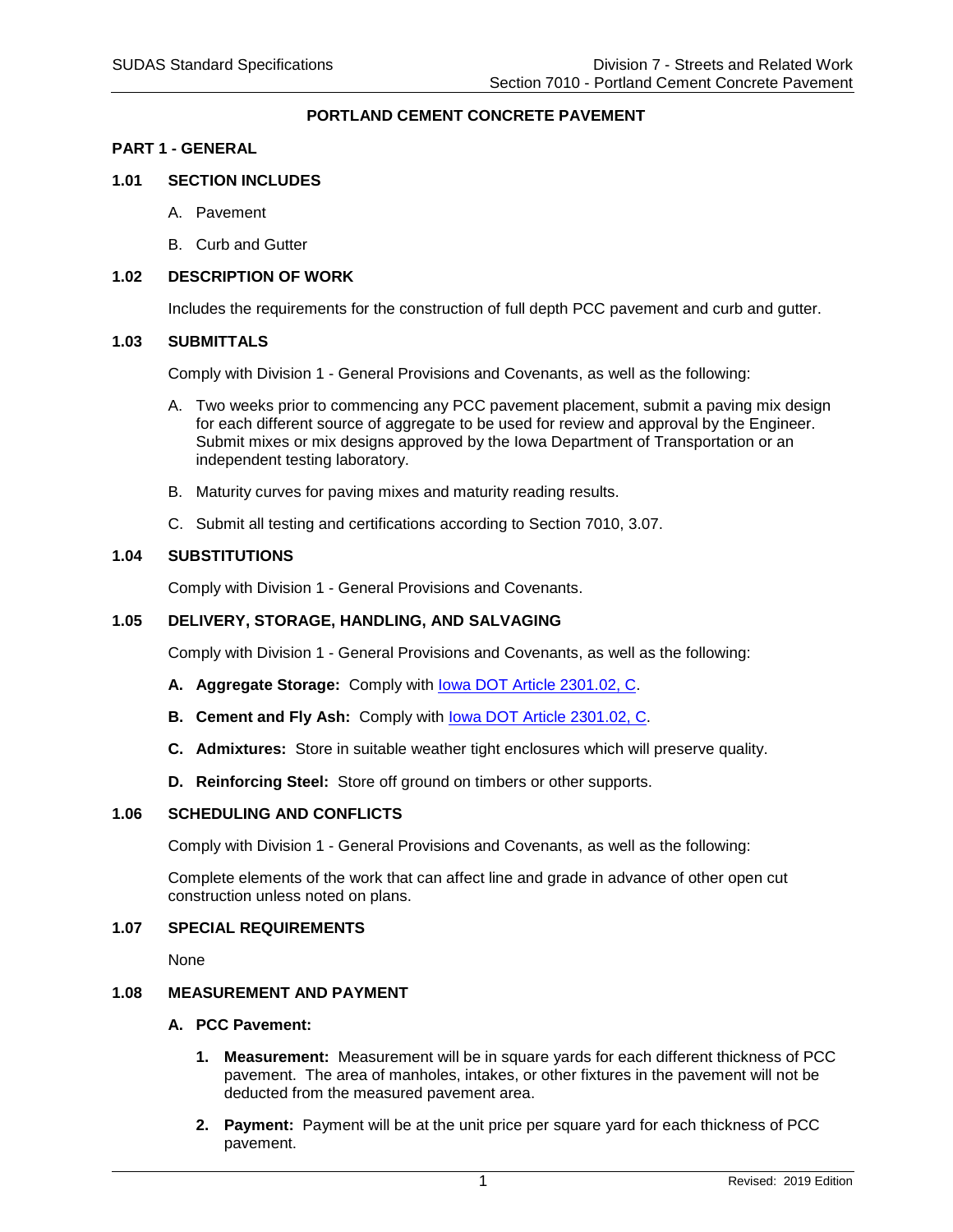## **1.08 MEASUREMENT AND PAYMENT (Continued)**

**3. Includes:** Unit price includes, but is not limited to, final trimming of subgrade or subbase, integral curb, bars and reinforcement, joints and sealing, surface curing and pavement protection, safety fencing, concrete for rigid headers, boxouts for fixtures, pavement smoothness testing, and quality control for stringless paving.

## **B. Air Content Deficiency:**

- **1. Measurement:** Measurement will be in square yards for each different thickness of PCC pavement subject to a unit price reduction for air content deficiency according to Section 7010, 3.07.
- **2. Payment:** Payment will be at the reduced unit price according to Table 7010.03 for each thickness of PCC pavement. If there is an air content deficiency on a privately contracted roadway project, the Jurisdiction ultimately accepting ownership of the roadway will receive the penalty payment prior to acceptance of the work.

## **C. Pavement Smoothness Deficiency:**

- **1. Measurement:** Measurement will be in square yards for each different thickness of PCC pavement subject to a unit price reduction for pavement smoothness according to Section 7010, 3.07.
- **2. Payment:** Payment will be at the reduced unit price according to Table 7010.04 for each thickness of PCC pavement. If there is a pavement smoothness deficiency on a privately contracted roadway project, the Jurisdiction ultimately accepting ownership of the roadway will receive the penalty payment prior to acceptance of the work.

### **D. PCC Pavement Thickness Deficiency:**

- **1. Measurement:** Measurement will be in square yards for each different thickness of PCC pavement that has deficient pavement thickness as determined in Table 7010.05.
- **2. Payment:** Payment will be at the percentage of the unit price indicated in Table 7010.05 for each different thickness of PCC pavement. If there is a pavement thickness deficiency on a privately contracted roadway project, the Jurisdiction ultimately accepting ownership of the roadway will receive the penalty payment prior to acceptance of the work.

### **E. Curb and Gutter:**

- **1. Measurement:** Measurement will be in linear feet measured along the face of the curb for each different width and thickness of curb and gutter.
- **2. Payment:** Payment will be at the unit price per linear feet of curb and gutter.
- **3. Includes:** Unit price includes, but is not limited to, final subgrade/subbase preparation, bars and reinforcement, joints and sealing, surface curing and pavement protection, and boxouts for fixtures.

### **F. Beam Curb:**

- **1. Measurement:** Measurement will be in linear feet measured along the face of the curb.
- **2. Payment:** Payment will be at the unit price per linear feet of beam curb.
- **3. Includes:** Unit price includes, but is not limited to, final subgrade/subbase preparation, bars and reinforcement, joints and sealing, surface curing and pavement protection, and boxouts for fixtures.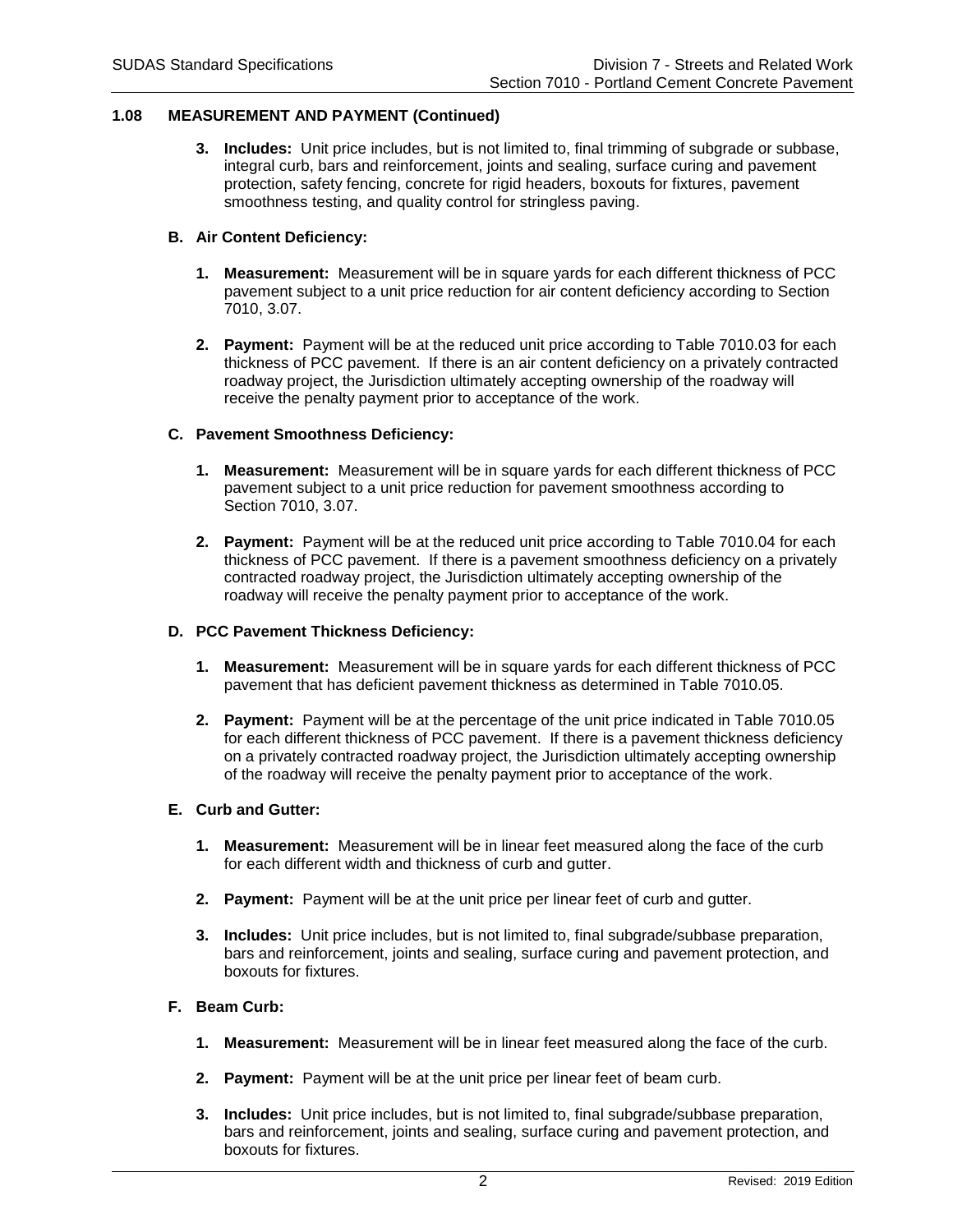## **1.08 MEASUREMENT AND PAYMENT (Continued)**

#### **G. Concrete Median:**

- **1. Measurement:** Measurement will be in square yards of concrete median. When the curb is integral with the pavement, the width will be measured from back of curb to back of curb.
- **2. Payment:** Payment will be at the unit price per square yard of concrete median.
- **3. Includes:** Unit price includes, but is not limited to, final subgrade/subbase preparation, bars and reinforcement, joints and sealing, surface curing and pavement protection, and boxouts for fixtures.

### **H. PCC Railroad Crossing Approach:**

- **1. Measurement:** Measurement will be in square yards of railroad crossing approach.
- **2. Payment:** Payment will be at the unit price per square yard of railroad crossing approach.
- **3. Includes:** Unit price includes, but is not limited to, excavation for modified subbase and subdrain, furnishing and installing subdrain, furnishing and installing subdrain outlet or connection to storm sewer, furnishing and installing porous backfill material, furnishing and installing fiber board barrier, furnishing and placing modified subbase material, furnishing and installing reinforcing steel and tie bars, furnishing and placing concrete, furnishing, placing, and compacting HMA.

### **I. PCC Pavement Samples and Testing:**

- **1. Measurement:** Lump sum item; no measurement will be made.
- **2. Payment:** Payment will be at the lump sum price for PCC pavement samples and testing.
- **3. Includes:** Lump sum price includes, but is not limited to, certified plant inspection, pavement thickness cores, profilograph pavement smoothness measurement (when required by the contract documents), and maturity testing.
- **J. Granular Surfacing:** Comply with [Section 7030](https://intrans.iastate.edu/app/uploads/sites/15/2020/02/7030.pdf) for granular surfacing material placed at intersecting roads, driveways, and turnouts.

### **K. PCC Pavement Widening:**

- **1. Measurement:** Measurement will be in square yards for each different thickness of PCC pavement widening. The area of manholes, intakes, or other fixtures in the pavement will not be deducted from the measured pavement widening area.
- **2. Payment:** Payment will be at the unit price per square yard for each thickness of PCC pavement widening.
- **3. Includes:** Unit price includes, but is not limited to, final subgrade/subbase preparation, integral curb, bars and reinforcement, joints and sealing, surface curing and pavement protection, safety fencing, concrete for rigid headers, boxouts for fixtures, and pavement smoothness.
- **L. Pavement Removal:** Comply with [Section 7040.](https://intrans.iastate.edu/app/uploads/sites/15/2020/02/7040.pdf)
- **M. Fixture Adjustment:** Comply with [Section 6010](https://intrans.iastate.edu/app/uploads/sites/15/2020/02/6010.pdf) for adjustment of manholes and intakes and [Section 5020](https://intrans.iastate.edu/app/uploads/sites/15/2020/02/5020.pdf) for adjustment of water valves and fire hydrants.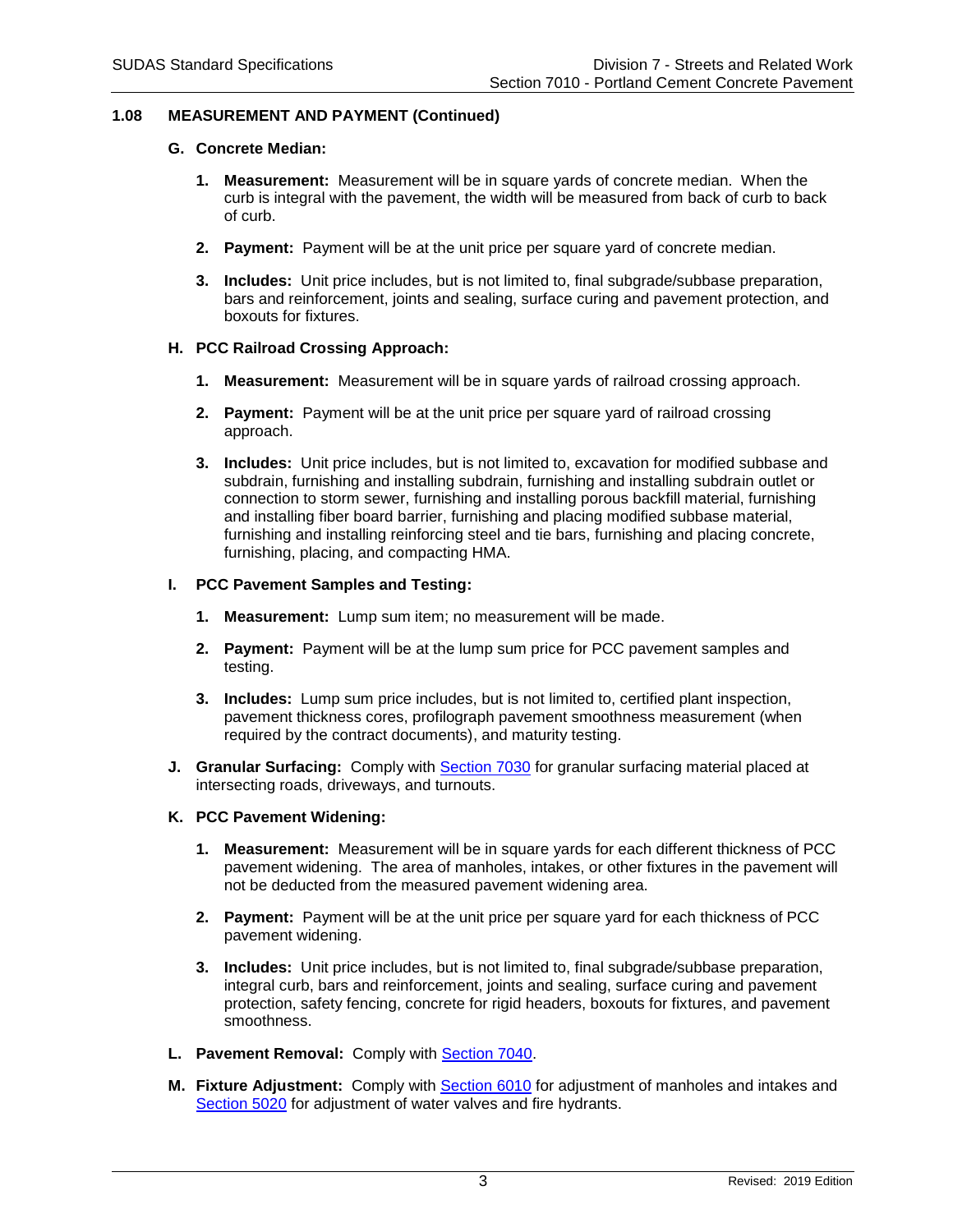# **PART 2 - PRODUCTS**

## **2.01 MATERIALS**

**A. Cement:** Meet the requirements of [Iowa DOT Section 4101](https://www.iowadot.gov/erl/current/GS/content/4101.htm) and [Materials I.M. 401,](https://www.iowadot.gov/erl/current/IM/content/401.htm) including Type I and Type II cements and blended hydraulic cements Type 1P, Type 1S, Type 1T, and Type 1L.

## **B. Supplementary Cementitious Materials (SCM):**

- **1. Fly Ash:** Comply with [Iowa DOT Section 4108.](https://www.iowadot.gov/erl/current/GS/content/4108.htm)
- 2. **Ground Granulated Blast Furnace Slag (GGBFS):** Comply with **lowa DOT Section** [4108.](https://www.iowadot.gov/erl/current/GS/content/4108.htm)
- **3. Limestone:** Comply with [Iowa DOT Materials I.M. 401.](https://www.iowadot.gov/erl/current/IM/content/401.htm)

# **C. Fine Aggregate for Concrete:**

- 1. Meet the requirements of [Iowa DOT Section 4110](https://www.iowadot.gov/erl/current/GS/content/4110.htm) and [Materials I.M.](https://www.iowadot.gov/erl/current/IM/content/409.htm) 409, Source Approvals for Aggregates.
- 2. Comply with the following gradation:

| <b>Sieve Size</b>                                                           | <b>Percent Passing</b> |
|-----------------------------------------------------------------------------|------------------------|
| 3/8"                                                                        | 100                    |
| No. 4                                                                       | 90 to 100              |
| No. 8                                                                       | 70 to 100              |
| No. 30                                                                      | 10 to 60               |
| No. 200                                                                     | 0 to 1.5               |
| lowa DOT Article 4109.02, Gradation No. 1 in the Aggregate Gradation Table. |                        |

3. The Engineer may authorize a change in gradation, subject to materials available locally at the time of construction.

# **D. Coarse Aggregate for Concrete:**

- 1. Crushed stone particles with Class 2 durability complying with lowa DOT Section 4115 and [Materials I.M. 409,](https://www.iowadot.gov/erl/current/IM/content/409.htm) Source Approvals for Aggregates.
- 2. Comply with one of the following gradations:

| <b>Sieve Size</b>                                                                     | <b>Gradation No. 3</b><br><b>Percent Passing</b> | <b>Gradation No. 4</b><br><b>Percent Passing</b> | <b>Gradation No. 5</b><br><b>Percent Passing</b> |
|---------------------------------------------------------------------------------------|--------------------------------------------------|--------------------------------------------------|--------------------------------------------------|
| 11/2"                                                                                 | 100                                              | 100                                              |                                                  |
| 1"                                                                                    | 95 to 100                                        | 50 to 100                                        | 100                                              |
| 3/4"                                                                                  |                                                  | 30 to 100                                        | 90 to 100                                        |
| 1/2"                                                                                  | 25 to 60                                         | 20 to 75                                         |                                                  |
| 3/8"                                                                                  |                                                  | 5 to 55                                          | 20 to 55                                         |
| No. 4                                                                                 | 0 to 10                                          | 0 to 10                                          | 0 to 10                                          |
| No. 8                                                                                 | $0$ to 5                                         | $0$ to 5                                         | $0$ to 5                                         |
| No. 200                                                                               | 0 to 1.5                                         | 0 to 1.5                                         | 0 to 1.5                                         |
| lowa DOT Article 4109.02, Gradation No. 3, 4, and 5 in the Aggregate Gradation Table. |                                                  |                                                  |                                                  |

3. The Engineer may authorize a change in gradation, subject to materials available locally at the time of construction.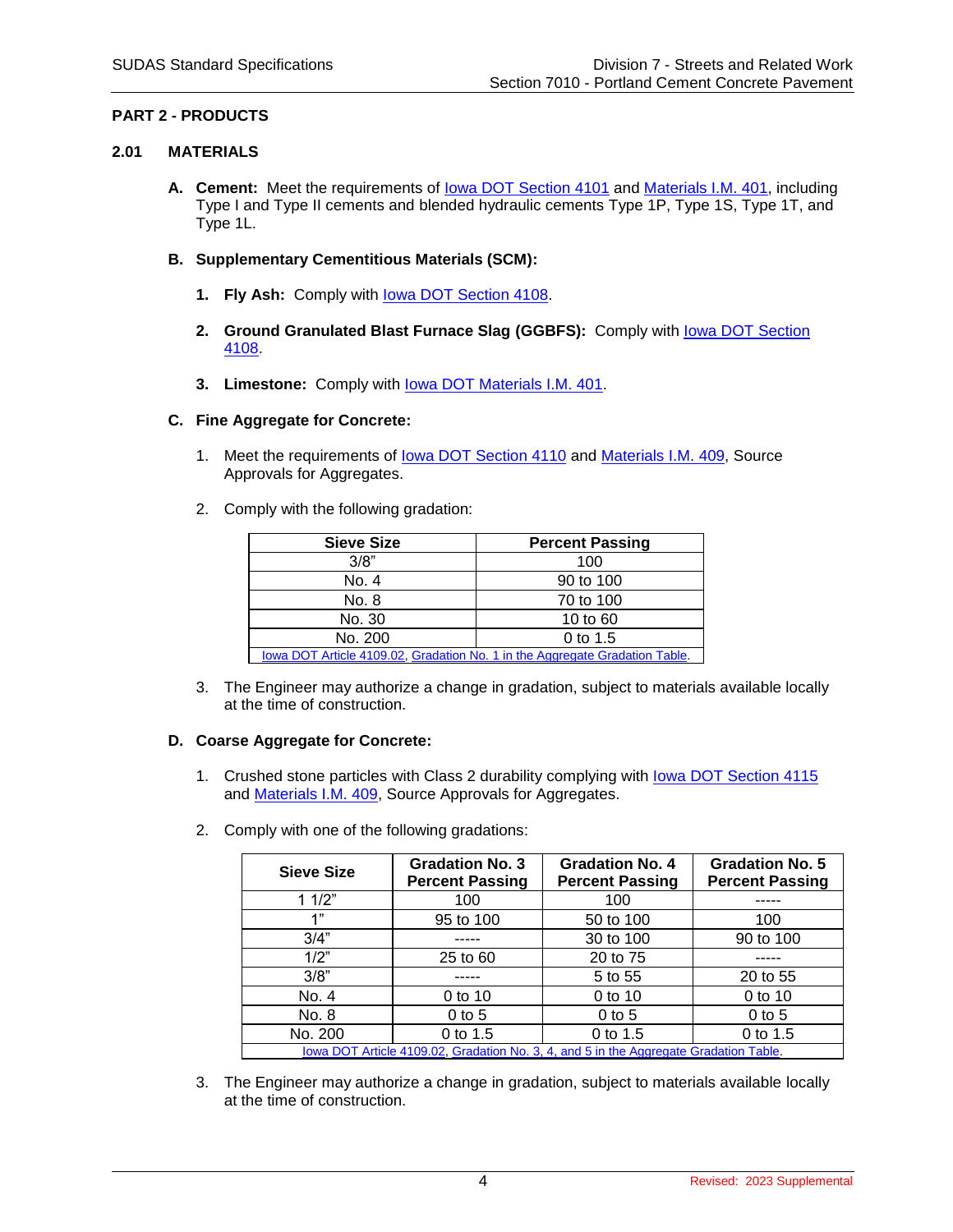## **2.01 MATERIALS (Continued)**

- **E. Intermediate Aggregate for Concrete:** Use if specified in contract documents.
	- 1. Meet the requirements of [Iowa DOT Section 4112](https://www.iowadot.gov/erl/current/GS/content/4112.htm) and [Materials I.M. 409,](https://www.iowadot.gov/erl/current/IM/content/409.htm) Source Approvals for Aggregates.
	- 2. For crushed limestone or dolomite, meet the durability class required for the coarse aggregate. When gravel durability is lower than the coarse aggregate durability requirements, pea gravel is not to exceed 15% of the total aggregate mix.
	- 3. Comply with the following aggregate gradation:

| <b>Sieve Size</b>                                                          | <b>Percent Passing</b> |
|----------------------------------------------------------------------------|------------------------|
| 1/2"                                                                       | 95 to 100              |
| 3/8"                                                                       |                        |
| No. 4                                                                      |                        |
| No. 8                                                                      | $0$ to 10              |
| lowa DOT Article 4109.02, Gradation No. 2 in the Aggregate Gradation Table |                        |

- 4. The Engineer may authorize a change in gradation subject to materials locally available at the time of construction.
- **F. Water Requirements:** Comply with [Iowa DOT Section 4102.](https://www.iowadot.gov/erl/current/GS/content/4102.htm) Potable water obtained from a municipal supply, suitable for drinking, may be accepted without testing.
- **G. Admixtures:** Meet [Iowa DOT Materials I.M. 403](https://www.iowadot.gov/erl/current/IM/content/403.htm) and the requirements for the liquid admixtures shown below. Other admixtures may be used subject to the approval of the Engineer.
	- **1. Air Entrainment Admixture:** Comply with [Iowa DOT Section 4103.](https://www.iowadot.gov/erl/current/GS/content/4103.htm)
	- **2. Retarding and Water Reducing Admixtures:** Comply with [Iowa DOT Section 4103.](https://www.iowadot.gov/erl/current/GS/content/4103.htm)
	- **3. Accelerating admixtures (calcium chloride):** Comply with [Iowa DOT Article](https://www.iowadot.gov/erl/current/GS/content/2529.htm) 2529.02.
- H. Bars: Comply with **lowa DOT Section 4151** for metallic tie bars and dowel bars or lowa DOT [Section 4156](https://iowadot.gov/specifications/new_docs/GS-15014.pdf#page=191) for glass fiber reinforced polymer dowel bars. Meet the tie bar requirements for bar mats. All metallic bars must be epoxy coated.
- **I. Expansion Tubes:** Comply with **lowa DOT Section 4191.**
- **J. Metal Keyways:** Comply with [Iowa DOT Section 4191.](https://www.iowadot.gov/erl/current/GS/content/4191.htm)
- **K. Supports for Bars:** Comply with [Iowa DOT Materials I.M. 451.01.](https://www.iowadot.gov/erl/current/IM/content/451.01.htm)
- **L. Joint Fillers and Sealers:**
	- **1. Joint Sealers:** Comply with [Iowa DOT Article](https://www.iowadot.gov/erl/current/GS/content/4136.htm) 4136.02.
	- **2. Preformed Expansion Joint Fillers and Sealers:** Use the following types of preformed materials for filling expansion joints that comply with [Iowa DOT Article](https://www.iowadot.gov/erl/current/GS/content/4136.htm) 4136.03. When the type is not specified, use a resilient filler.
		- Resilient filler
		- Flexible foam expansion joint filler
			- Tire buffings expansion joint filler
		- Elastomeric joint seals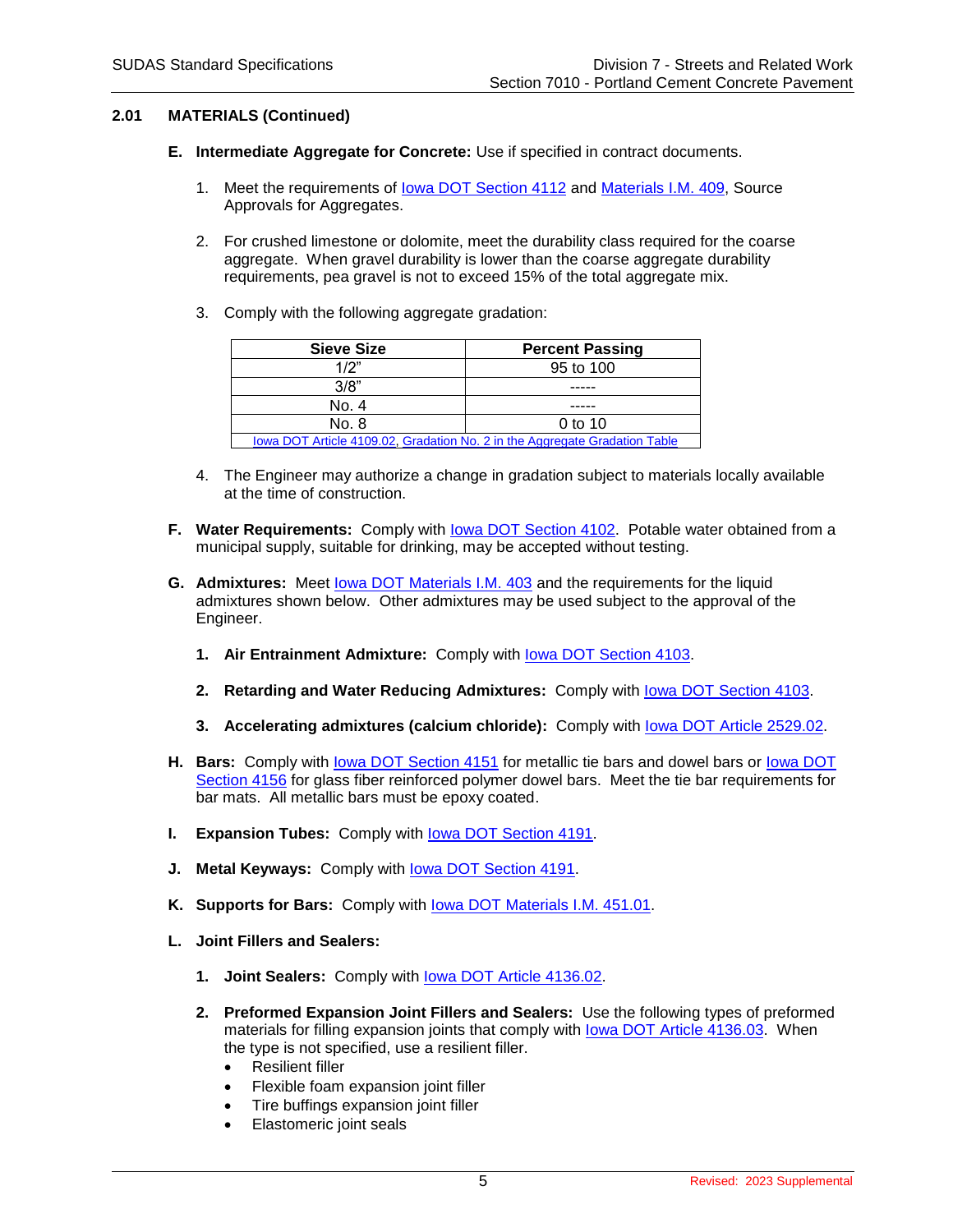## **2.01 MATERIALS (Continued)**

- **M. Liquid Curing Compound:** Comply with [Iowa DOT Section 4105.](https://www.iowadot.gov/erl/current/GS/content/4105.htm)
- **N. Covering:**
	- **1. Burlap:** Comply with [Iowa DOT Section 4104.](https://www.iowadot.gov/erl/current/GS/content/4104.htm)
	- **2. Plastic Film:** Comply with [Iowa DOT Section 4106.](https://www.iowadot.gov/erl/current/GS/content/4106.htm)
	- **3. Insulating Cover:** Comply with [Iowa DOT Section 4106.](https://www.iowadot.gov/erl/current/GS/content/4106.htm)
- **O. Grout Systems:** Use polymer grouts that comply with [Iowa DOT Materials I.M. 491.11.](https://www.iowadot.gov/erl/current/IM/content/491.11.htm)

## **2.02 CONCRETE MIXES**

### **A. Mix Design:**

- 1. Comply with Iowa DOT Class C or Class M mix meeting the requirements of Materials [I.M. 529.](https://www.iowadot.gov/erl/current/IM/content/529.htm) If higher durability mixes are specified, use C-SUD or CV-SUD mixes.
- 2. Ensure compatibility of all material combinations. If the concrete materials are not producing a workable concrete mixture, a change in the material may be required. Changes will be at no additional cost to the Contracting Authority.

## **B. Consistency and Workability:**

### **1. Slump:**

- a. Use an amount of mixing water that will produce workable concrete of uniform consistency. Unless specifically modified by the Engineer, ensure slump, measured according to [Iowa DOT Materials I.M. 317,](https://www.iowadot.gov/erl/current/IM/content/317.htm) is no less than 1/2 inch or no more than 2 1/2 inches for machine finish and no less than 1/2 inch and no more than 4 inches for hand finish.
- b. If it is not possible to produce concrete having the required consistency without exceeding the maximum allowable water to cement ratio specified, the cement content may be increased or water reducing admixture may be added. Obtain the Engineer's approval. Do not exceed the maximum water to cement ratio. Additional cement or water reducer will be added with no additional cost to the Contracting Authority.
- c. The basic absolute volume of water per unit volume of concrete is based on average conditions. If material characteristics require that the total quantity of water used to secure the required consistency reduces the batch yield (computed on the basis of absolute volumes of the batch quantities used) by more than 2.0%, the Engineer may adjust the proportions to correct the yield. This adjustment will not be a basis for adiustment of the contract unit price.
- **2. Air Content:** Use an approved air entraining agent.
	- a. For machine-placed pavement, use a target air content of 8% with a tolerance of plus or minus 2% when measured on the grade just prior to consolidation, as determined by [Iowa DOT Materials I.M. 318.](https://www.iowadot.gov/erl/current/IM/content/318.htm) The target air content may be adjusted by the Engineer based on random tests of the consolidated concrete behind the paving machine. These additional tests will be used to consider the need for a target value change and will not be used in the acceptance decision.
	- b. For hand-placed pavement, use a target content for hand finish of 7% with a tolerance of plus or minus 1.5% when measured on the grade and just prior to consolidation, as determined by [Iowa DOT Materials I.M. 318.](https://www.iowadot.gov/erl/current/IM/content/318.htm)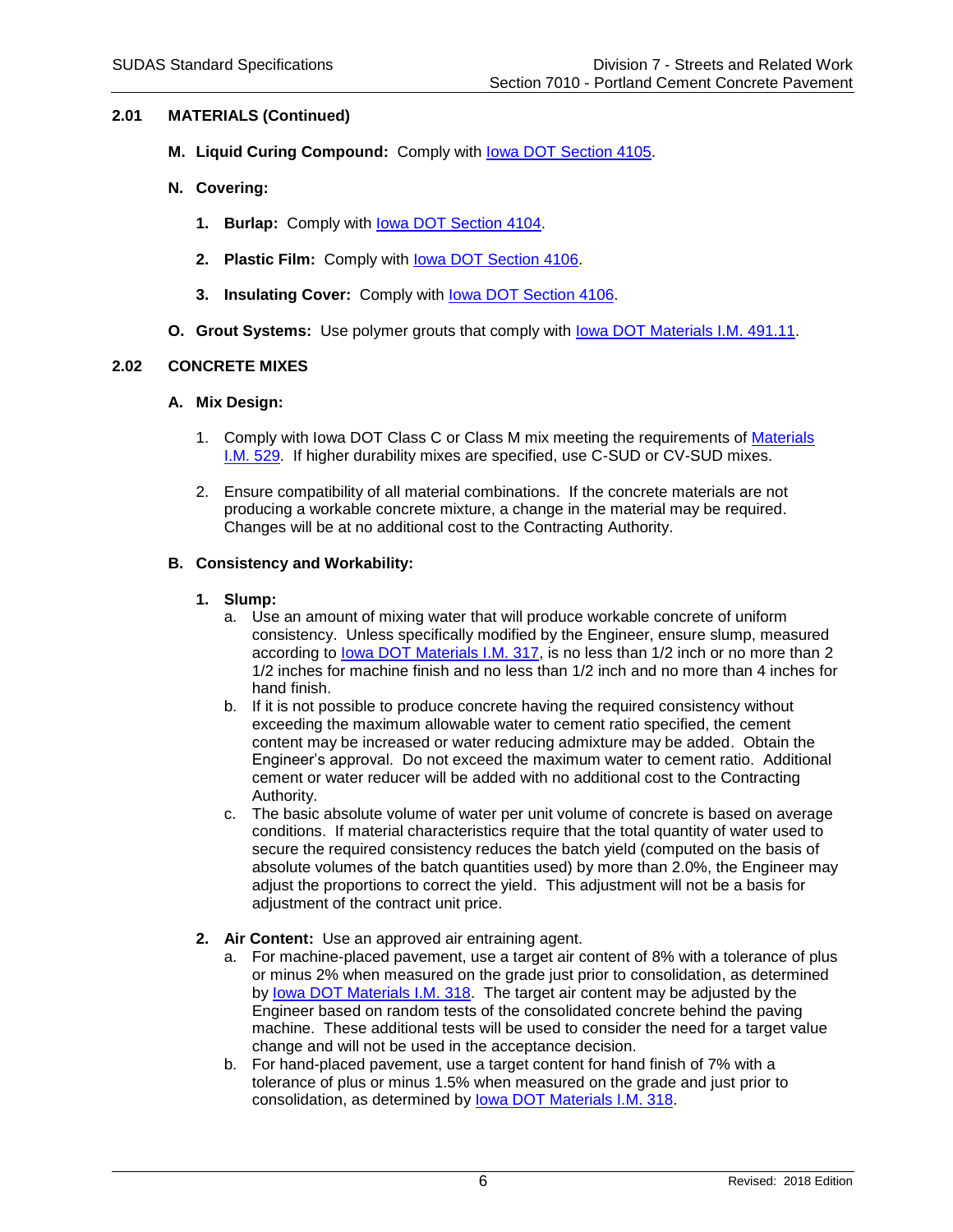## **2.02 CONCRETE MIXES (Continued)**

### **C. Use of Fly Ash and Ground Granulated Blast Furnace Slag (GGBFS) as Supplementary Cementitious Materials:**

- 1. Mix proportions for the various mixes using fly ash and GGBFS are included in [Iowa DOT](https://www.iowadot.gov/erl/current/IM/content/529.htm)  [Materials I.M. 529.](https://www.iowadot.gov/erl/current/IM/content/529.htm) The maximum allowable fly ash substitution rate is 20%. Do not use a GGBFS substitution rate of more than 35% by weight (mass). The total supplementary cementitious material substitution rate is not to exceed 40%.
- 2. If C-SUD or CV-SUD mixes are specified, the maximum allowable Class F fly ash substitution rate is 25% and the maximum Class C fly ash substitution rate is 35%. The maximum combination rate is 20% Class C fly ash and 20% GGBFS.
- 3. When Type IP or IS cement is used in the concrete mixture, only fly ash substitution will be allowed. Between October 16 and March 15, supplementary cementitious materials will be allowed only when maturity method is used to determine time of opening. Transport, store, haul, and batch fly ash and GGBFS in such a manner to keep it dry.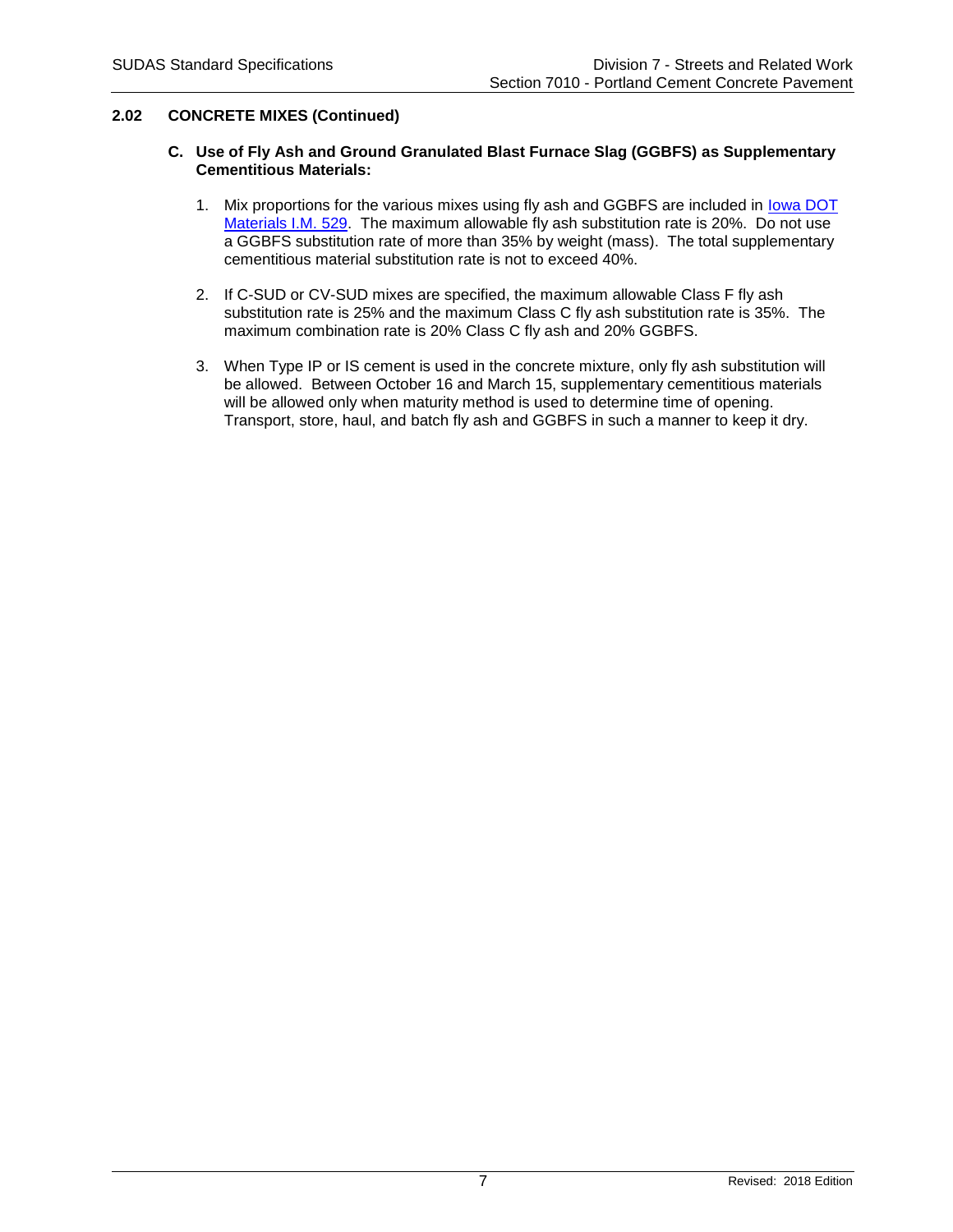## **PART 3 - EXECUTION**

## **3.01 EQUIPMENT**

- **A. Batching and Mixing Equipment:**
	- **1. General:**
		- **a. Weighing and Proportioning Equipment:** Comply with [Iowa DOT Article](https://www.iowadot.gov/erl/current/GS/content/2001.htm#Section200120) 2001.20.
		- **b. Mixing Equipment:** Comply with [Iowa DOT Article](https://www.iowadot.gov/erl/current/GS/content/2001.htm#Section200121) 2001.21.
		- **c. Material Bins:** Involves any structure in which materials are stored. Each part of any bin, including foundations and supports, must be adequate to withstand any stress to which it might be subjected to while in use.

## **2. Batching:**

- a. Ensure the batching plant is Iowa DOT calibrated and approved. Provide copy of current calibrations and approvals.
- b. Coordinate the batch plant operation and batch trucks with the paving operation in order to ensure a steady supply of materials.
- c. Operate the batch plant and trucks to minimize dust, noise, or truck nuisances.

## **3. Mixing:**

# **a. Construction or Stationary Mixer:**

- 1) Ensure the concrete is uniform in composition and consistency. If this condition is not produced because of the size of the batch, the size of the batch may be reduced or the mixing time increased, or both, until this result is obtained. If nonuniform, corrective action must be taken.
- 2) Ensure the methods of delivering and handling the concrete are such that objectionable segregation or damage to the concrete will not occur, and they will facilitate placing with a minimum of handling.

# **b. Ready Mixed Concrete:**

- 1) Ensure the concrete is uniform in composition and consistency. If non-uniform, concrete producers must take corrective action.
- 2) Ready mixed concrete is defined as concrete proportioned in a central plant and mixed in a stationary mixer for transportation in trucks without agitation, proportioned at a central plant, and only partially mixed in a stationary mixer for transportation and finish mixing in a transit mixer, or proportioned at a central plant, and then mixed in a transit mixer prior to or during transit.
- 3) When necessary to add additional mixing water at the site of placement, mix the batch at least an additional 30 revolutions of the drum at mixing speed.
- 4) Ensure each vehicle in which concrete will be delivered is capable of discharging concrete having a slump not over 2 inches at an overall rate for its entire load of not less than 1.25 cubic yards per minute. Ensure the concrete is delivered at a rate sufficient to maintain a sustained rate of progress of not less than 100 feet per hour for the width and depth of pavement to be placed.
- **c. All Methods:** Identify each truck load by a plant charge ticket showing plant name, contractor, project data, quantity, class, time batched, and water added at site.

# **B. Concrete Delivery Equipment:**

### **1. General:**

- a. In handling concrete from the mixer to the place of deposit, take care to avoid segregation.
- b. When concrete is deposited through a chute, slope the chute to allow concrete to flow slowly without segregation. Place the delivery point of the chute as close as possible to the point of deposit. Keep chutes and spouts clean. Thoroughly flush them with water before and after each run. Discharge the water outside the paving area in an approved concrete washout area.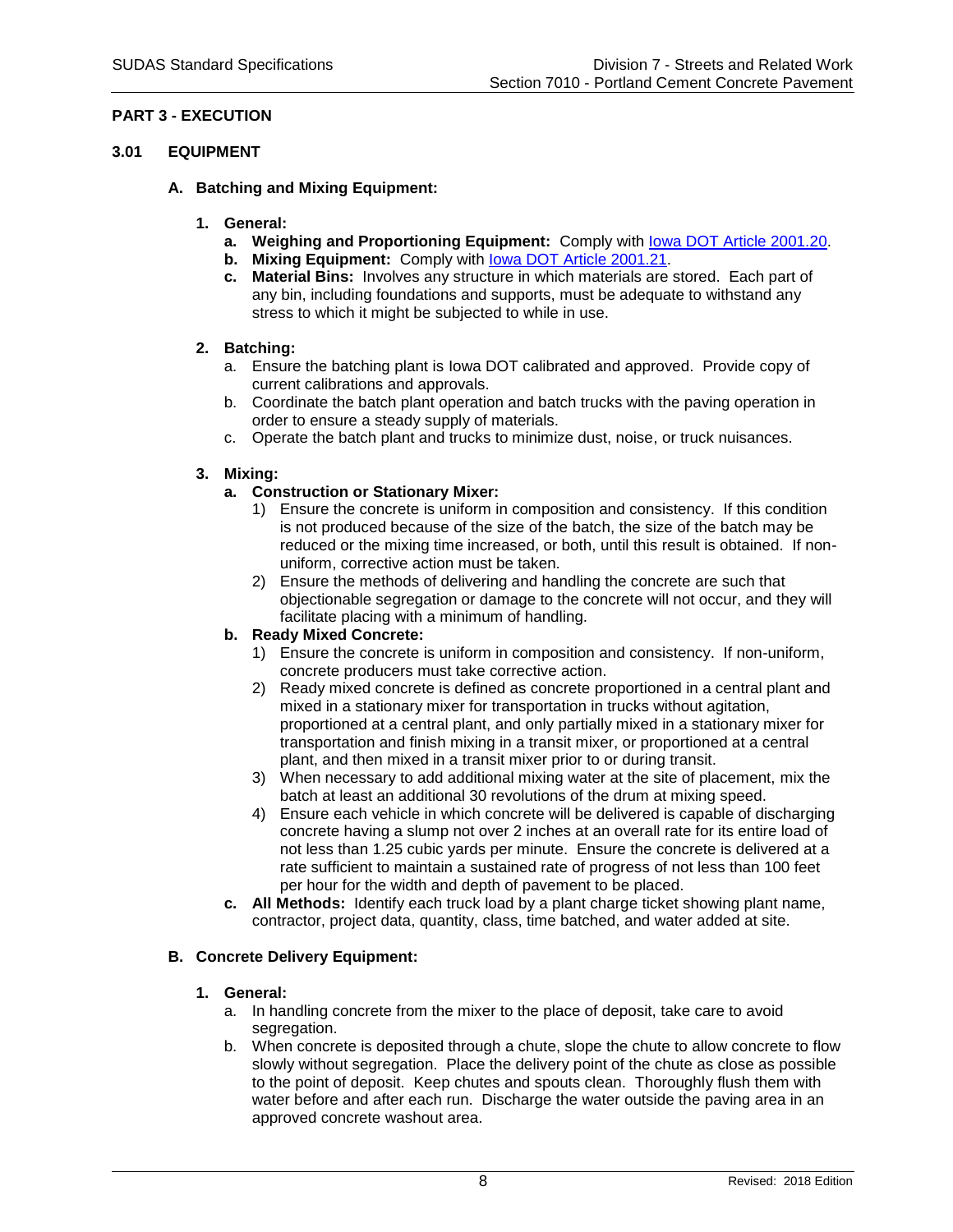## **3.01 EQUIPMENT (Continued)**

- c. Provide alternate plan for concrete delivery in event of equipment failure.
- d. Take concrete samples from material placed on the subgrade or subbase.

## **2. Concrete Transfer Equipment:**

- a. Utilize placers, conveyors, buckets, or buggies designed specifically for transporting concrete.
- b. Do not allow concrete to free fall into or out of transfer equipment.
- c. Meet the requirements of Section 7010, 2.02, B, 2 for air entrainment of the concrete mix and testing for compliance.

## **3. Concrete Pumps:**

- a. Do not pump concrete through aluminum conduit or tubing.
- b. Use the concrete pump to deliver the material as close to horizontal as possible, keep restrictions and drops to a minimum, and avoid free fall.
- c. Meet the requirements of Section 7010, 2.02, B, 2 for air entrainment of the concrete mix and testing for compliance.
- d. Sample the first load after pumping a minimum of 3 cubic yards. Sample after each significant change in boom angle.
- e. Sample before and after the pump to determine if any changes in the slump and other significant mixture characteristics occur.
- f. When sampling at the end of the placement line, take care to ensure that the sample is representative of the concrete being placed from the pipeline. Note: Changes to the placement rate or boom configuration can result in changes in the concrete properties. Typically, the vertical position of the boom results in the greatest potential for air loss while the horizontal position of the boom has the least potential. Location of pumping equipment should be determined so that it is possible to maintain a consistent, low boom angle as much as possible during placement.
- g. If air test shows that air entrainment is outside of the allowed range, follow procedure as outlined in Section 7010, 3.07, B.
- h. Leaks in the line or pump hydraulics, which would allow air to be added to the concrete, are prohibited.

# **C. Concrete Placement Equipment:**

# **1. Consolidating and Finishing Equipment:**

- a. Use a paving machine that meets all of the following:
	- 1) Is designed for the specific purpose of placing, consolidating, and finishing concrete pavement.
	- 2) Develops vertical edges on the pavement.
	- 3) Is self propelled and equipped with a means for spreading the concrete to a uniform depth before it enters the throat.
	- 4) Vibrates the concrete to the full width and depth being placed in a single passage. Use vibrating tubes or arms working in the concrete or a vibrating pan operating on the surface of the concrete.
	- 5) Produces a surface reasonably free of voids and tears.
	- 6) When the paver is operated on previously placed concrete, prevent damage to the pavement surface.
	- 7) For slip form pavers, use a paver equipped with automatic horizontal and vertical grade controls.
- b. Hand methods utilizing air screeds and vibrating screeds may be used for short pavement runs, cul-de-sacs, driveways, and some intersections.
- c. When allowed by the Engineer, use stringless paving equipment capable of providing the same accuracy necessary to comply with the requirements of Section 7010.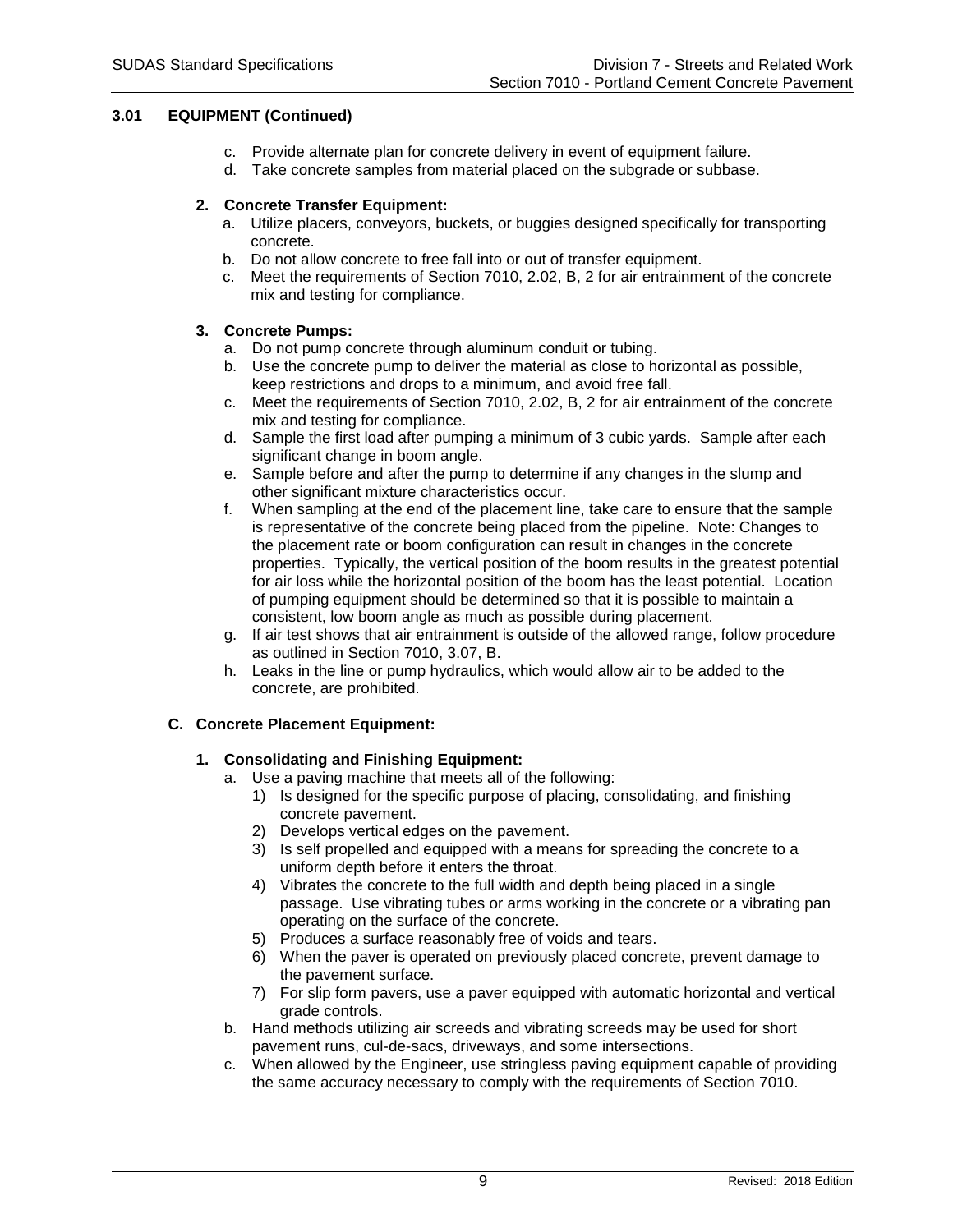## **3.01 EQUIPMENT (Continued)**

- d. Use a laser guided screed that meets all of the following:
	- 1) Designed for the specific purpose of placing and finishing of concrete pavement using a 3-dimensional surface model.
	- 2) All equipment for laser guided screed, including the guidance system, will meet the project design model tolerances.
	- 3) Will provide consolidation to full width and full depth of concrete placement. Provide intermediate consolidation by using external hand held vibrators.
	- 4) Produces a surface reasonably free of voids and tears.
	- 5) Provide boom-style screed (drive-in screeds are not allowed) with an auger boom, placement head (water spray mechanism not allowed), guidance equipment, and software to produce 3-dimensional surface.
	- 6) Produces pavement smoothness as specified in Section 7010, 3.07, C.

### **2. Vibrators for Machine Paving:**

- a. Consolidate, with a single pass of an approved internal or surface vibrator, the full width and depth of concrete requiring a finishing machine. Operate internal vibrators within a frequency range of 4,000 to 8,000 vibrations per minute. The Engineer may authorize the minimum vibration frequency to be lowered to 3,500 vibrations per minute for particular sections of paving, such as superelevations. Operate surface vibrators within a frequency range of 3,500 to 6,000 vibrations per minute.
- b. Avoid operating vibrators in a manner to cause a separation of the mix ingredients, either a downward displacement of large aggregate particles or an accumulation of laitance on the surface of the concrete. When forward motion of the paver is reduced, vibrator frequency may need to be reduced to avoid separation of the mix.
- c. If a vibrator fails to operate within the specifications, repair or change the vibrator before the paving begins:
	- The following day, or
	- The same day if the continuous paving that day is stopped at a header or at the end of a session.
- d. If two adjacent vibrators fail to operate within the specifications, stop the paving operation and repair or replace the vibrators.
- e. Stop vibrators whenever forward motion of the paver is stopped.
- f. Set the internal vibrator penetration depth into the concrete pavement to mid slab or as deep as possible while passing above reinforcing steel. Provide an operating position locking device so that no part of the vibrating unit can be lowered to the extent that it will come in contact with reinforcing steel or tie bars while paving.
- g. Do not exceed the manufacturer's recommendations for vibrator horizontal spacing. Do not exceed 16 inches from center to center.
- h. Mount the longitudinal axis of the vibrator body approximately parallel to the direction of paving. Tilt the trailing end of each vibrator downward to a slope of 10 to 30 degrees below horizontal.
- i. Use vibrators that meet or exceed the following specifications at the manufacturer's design frequency of 10,000 vpm:
	- 1) Amplitude (peak to peak) 0.070 inches.
	- 2) Centrifugal force 1,200 pounds.
- **3. Vibrators for Hand Methods:** Use a vibration rate between 3,500 to 6,000 vibrations per minute, and use an amplitude sufficient to be perceptible on the surface of the concrete more than 12 inches from the vibrating unit.
- **4. Hand Finishing Equipment:** Provide all finishing tools necessary for proper finishing of the concrete including straightedges for checking and correcting finished concrete surfaces.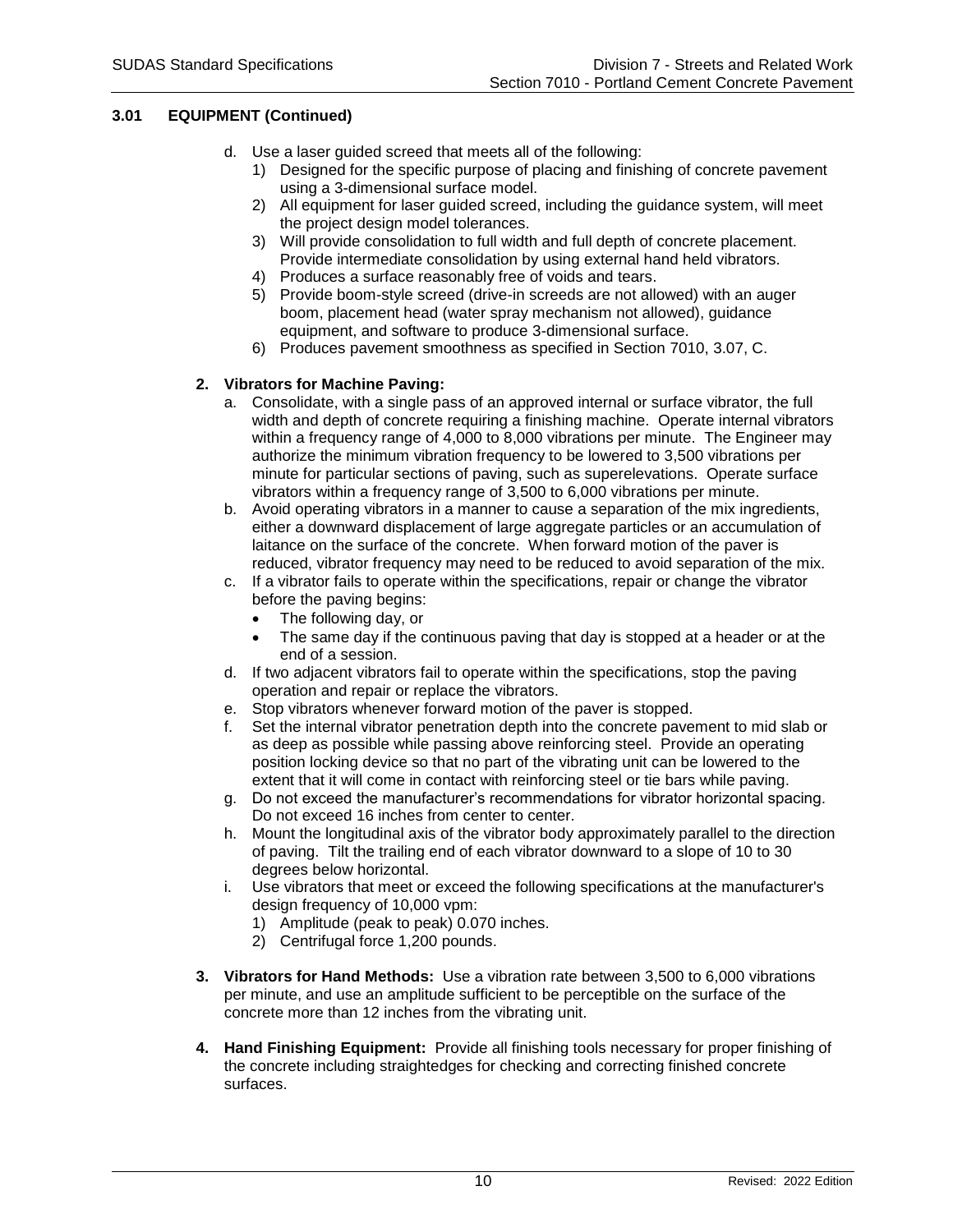## **3.01 EQUIPMENT (Continued)**

## **5. Forms:**

- **a. Rigid Forms:** Steel, minimum thickness of 5 gage, height at least equal to design thickness of pavement with base width at least 6 inches.
	- 1) Minimum section length of 10 feet, joint connections designed to allow horizontal and vertical adjustment with locking device to hold abutting sections firmly in alignment.
	- 2) Bracing, support, and staking must prevent deflection or movement of forms.
- **b. Flexible Forms:** Use steel or wood flexible forms for curves with a radius less than 100 feet.
	- 1) Bracing, support, and staking must prevent deflection or movement of forms.
	- 2) Ensure that forms used to shape back of curbs at returns have height at least equal to design thickness of pavement and curb height.
	- 3) Forms must be free from scale and surface irregularities.
- **6. Curing Equipment:** Use pressure sprayer capable of applying a continuous uniform film of curing compound. Use equipment with a shield if wind conditions do not allow proper coverage
- **7. Concrete Saws:** Use power operated concrete saws capable of cutting hardened concrete neatly.
- **8. Joint Sealing Equipment:** Use equipment capable of cleaning the joint and heating and installing sealant in joints according to manufacturer's recommendations.

## **3.02 PAVEMENT CONSTRUCTION**

**A. Removal of Pavement:** Comply with [Section 7040, 3.02.](https://intrans.iastate.edu/app/uploads/sites/15/2020/02/7040.pdf#page=7)

### **B. Final Subgrade/Subbase Preparation:**

- **1. General:**
	- a. Meet the requirements of [Section 2010](https://intrans.iastate.edu/app/uploads/sites/15/2020/02/2010.pdf) for subgrade construction, subgrade treatment, and subbase construction.
	- b. Trim the subgrade or subbase to the final grade for placement of concrete.
	- c. Unless otherwise ordered by the Engineer, the subgrade or subbase, at time of placing concrete for concrete pavement, must be in a uniformly moist but not muddy condition to a depth of not less than 1 inch.

### **2. Subgrade and Subbase Loading:**

- a. Travel of concrete delivery trucks on a subgrade or subbase must be approved by the Engineer. In such cases, watering of the subgrade or subbase must be limited to just ahead of the paving machine.
- b. Enter and exit from side streets to minimize repetitive loading on the subgrade or subbase by concrete trucks.
- c. Do not allow loads in excess of the legal axle load on the completed subgrade or subbase.
- d. Partially loaded trucks may be required.
- e. If subgrade or subbase failure occurs, coordinate the repair with the Engineer.

### **3. Paving Suspended:**

- a. Suspend the paving operation where subgrade or subbase stability has been lost.
- b. Do not place concrete on a subgrade or subbase that has become unstable, bears ruts or tire marks of equipment, or that is excessively softened by rain until such subgrade or subbase has been reconsolidated and reshaped to correct the objectionable condition.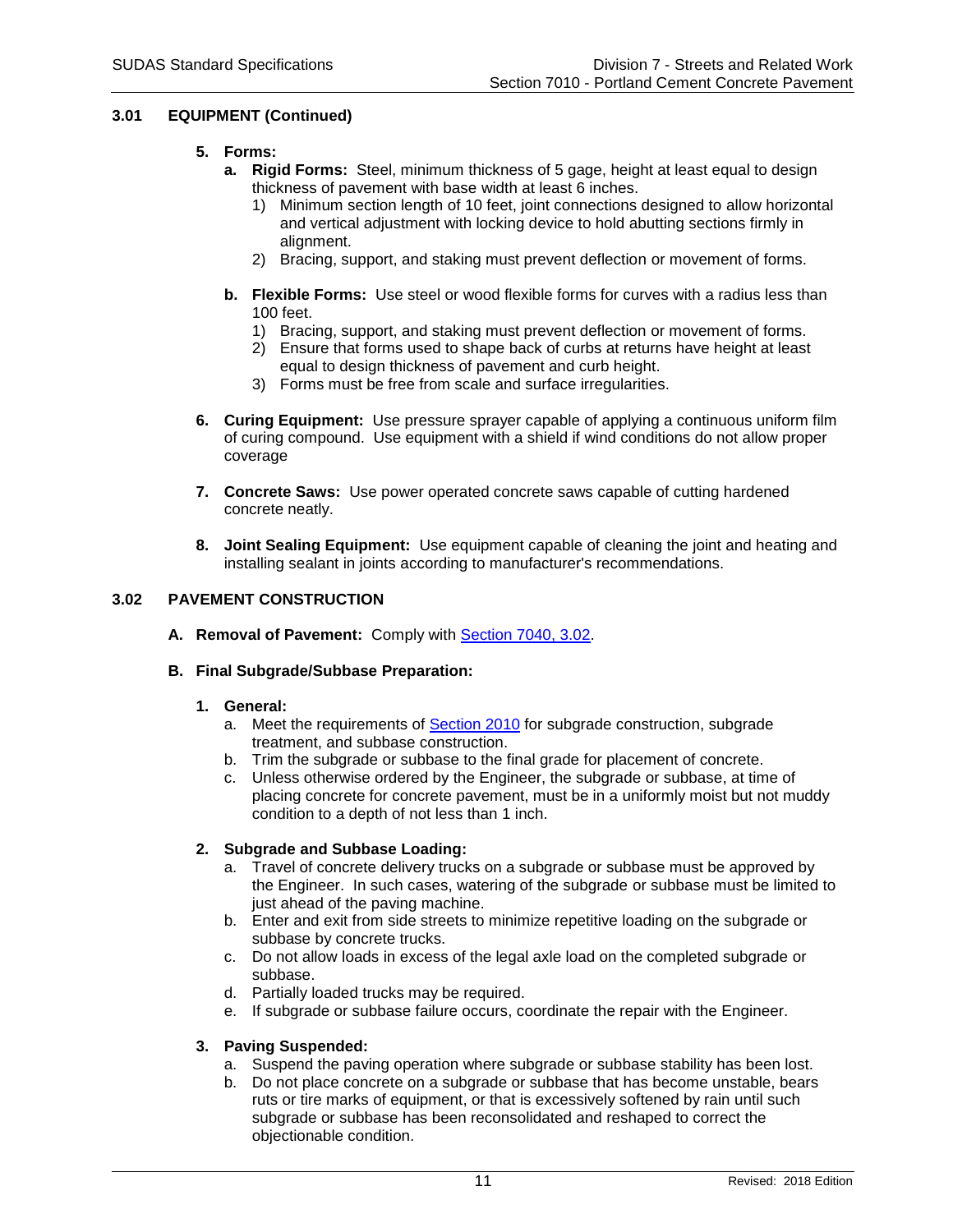- c. If necessary, scarify to a minimum depth of 6 inches, aerating, and recompacting at no additional cost to the Contracting Authority. Meet the compaction requirements of [Section 2010, 3.06.](https://intrans.iastate.edu/app/uploads/sites/15/2020/02/2010.pdf#page=16)
- **4. Maintenance of Subgrade or Subbase:** Maintain the completed subgrade or subbase during subsequent construction activities.

### **C. Surface Fixture Adjustment:**

- 1. Adjust manhole frames and other fixtures within area to be paved to conform to finished surface. Comply with [Section 6010, 3.04](https://intrans.iastate.edu/app/uploads/sites/15/2020/02/6010.pdf#page=15) for manhole adjustments and [Section 5020,](https://intrans.iastate.edu/app/uploads/sites/15/2020/02/5020.pdf#page=7)  [3.04](https://intrans.iastate.edu/app/uploads/sites/15/2020/02/5020.pdf#page=7) for water fixture adjustments.
- 2. Clean outside of fixture to depth of pavement before concrete placement.
- 3. Construct boxouts where allowed for later adjustment of fixtures. See [Figure 7010.103](https://intrans.iastate.edu/app/uploads/sites/15/2020/02/7010_103.pdf) for the size and shape of the boxout.
- **D. Setting of Forms:** When forms are used, meet the following requirements.
	- 1. Ensure forms have sufficient strength to support paving operations being used.
	- 2. Set base of forms at or below subgrade elevation with top of forms at pavement surface elevation. With Engineer approval, extra height forms may be used to shape the back of integral curb and edge of pavement; set base at or below subgrade elevation with top of form at top of curb elevation.
	- 3. Place and secure forms to required grade and alignment. Do not vary the top face of the form from a true plane by more than 1/8 inch in 10 feet, and do not vary the vertical face from a true plane by more than 1/4 inch in 10 feet.
	- 4. If the soil supporting the forms is softened by rain or standing water so that the forms are inadequately supported, or if voids occur under the forms, remove forms. Rework subgrade to proper elevation and density, and reinstall forms.
	- 5. Ensure forms are free of latent concrete and coated with release agent before concrete is placed.
- **E. Bar and Reinforcement Placement:** Ensure bars are clean, straight, free from distortion and rust, and are firmly secured in position as specified in the contract documents. Place all bars in approved storage to prevent damage; do not distribute along the work site except as needed to avoid delay in paving.

### **1. Tie Bars:**

- a. Place bars prior to vibration. For slip form paving, tie bars may be installed after vibration, provided the concrete is consolidated around the bars. Bars may be supported by approved chairs or may be placed in position by a machine or method approved by the Engineer.
- b. Use approved continuous bolsters with runners to support reinforcement for bridge approach sections. Place the supports transversely across the approach and space them longitudinally no greater than 4 feet. For double reinforced approach sections the top layer of reinforcing may be chaired off the bottom layer of reinforcing using approved continuous high chairs with runners, provided they are positioned directly above the continuous bolsters with runners supporting the bottom layer of reinforcing. Hold epoxy coated reinforcing steel in place with epoxy or plastic coated bar supports and epoxy or plastic coated tie wires.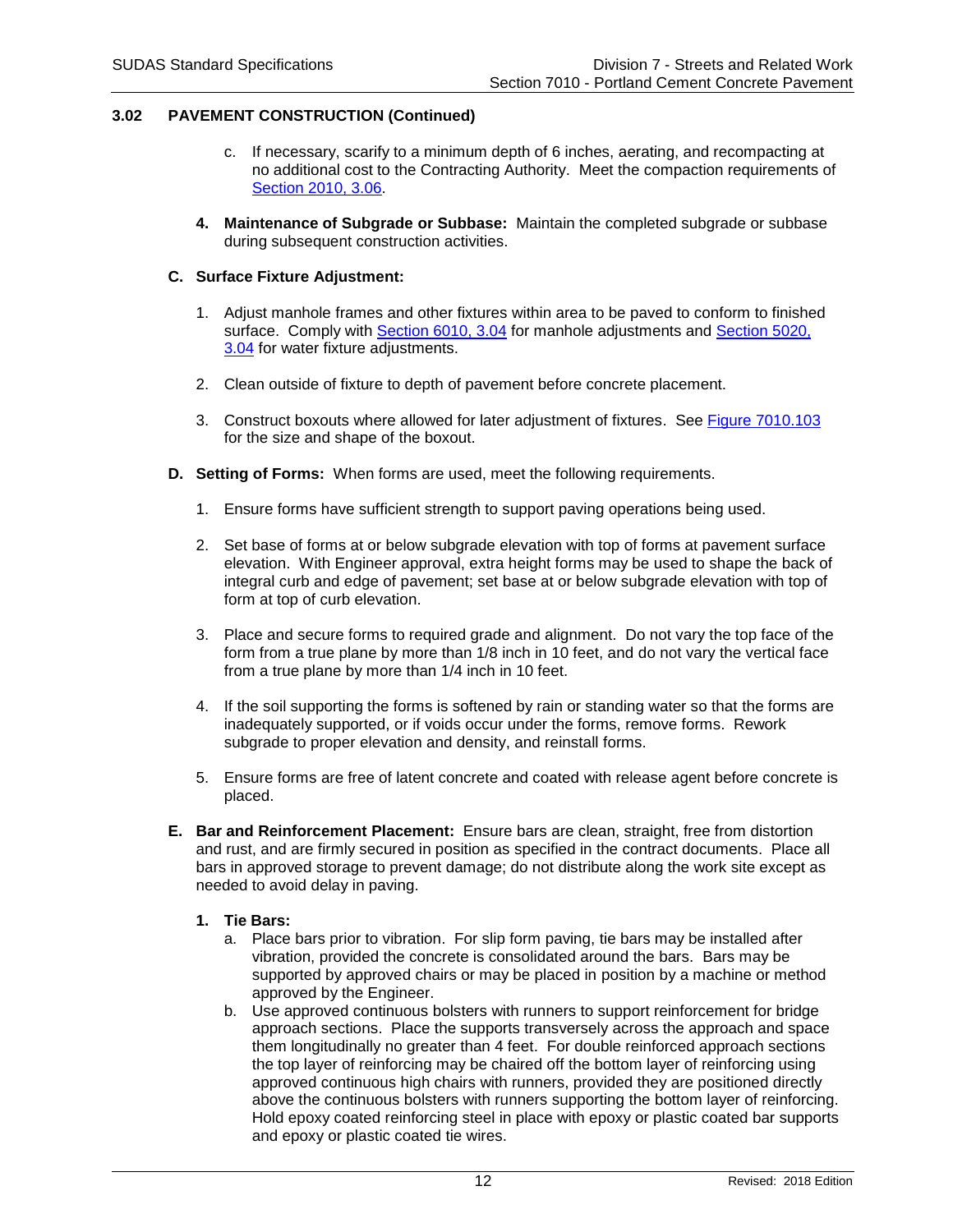### **2. Dowel Bar Assemblies:**

- a**.** When dowel bar assemblies are required in the contract documents, accurately place these assemblies as shown. To prevent their movement during subsequent concrete paving operations, securely stake or fasten to the base to line and grade.
- b. Do not use assemblies that are damaged prior to placement. If assemblies are damaged after placement, replace prior to paving. Ensure horizontal and vertical alignment of the load transfer bars does not exceed 1/4 inch from parallel to line and grade. Place each assembly so the bars are in a horizontal plane at  $T/2 \pm 1/2$  inch.
- c. Check the placement of each assembly and the position of the bars within the assembly using a suitable template or other device approved by the Engineer. If the assembly is found to be placed outside of the above tolerances, correct the placement.
- d. Cutting the tie wires of the load transfer assemblies is optional.

# **3. Bar Mats for Reinforced Pavement:**

- a. When reinforced pavement is specified, assemble bar mats accordingly and firmly fastened together at all bar intersections.
- b. Place, secure, latch, and tie bar mats for a continuous mat as specified in the contract documents. Displacement during concrete placement operations is not allowed.
- c. Use chairs to ensure proper placement of bar mats.

## **4. Tie Bars and Dowel Bars in Existing Pavement:**

- a**.** When anchoring in existing concrete, use a grout system according to the manufacturer's instructions. Obtain the Engineer's approval for the grout system.
- b. For horizontal installations, use either a pressure injection system with mechanical proportioning and mixing, or use encapsulated chemical anchors. Install as follows:
	- 1) Ensure drilled holes to receive the grout match the dimensions and spacing specified in the contract documents. When not specified in the contract documents, the maximum nominal diameter of the hole must be 1/8 inch larger than the outside diameter of the dowel or bar, or as recommended by the manufacturer. Drill holes for tie bars and dowel bars into the face of the existing pavement at midpoint. To ensure proper horizontal alignment, do not allow any hole misalignments to exceed 1/4 inch in the vertical or horizontal plane. Clean the hole with compressed air immediately prior to placing the grout.
	- 2) Use a polymer grout to secure the dowels in the existing pavement. Inject the grout into the rear of the hole with pressure. Use sufficient grout so that when the bar to be grouted is placed in position, excess grout will be forced out the front of the hole. Rotate the bar during the insertion process to ensure complete coating with the grouting material. Hand proportioning and mixing is not allowed.
	- 3) If using grout with approved encapsulated anchors, install according to the manufacturer's recommendations.
	- 4) Use horizontal installation procedures for vertical or angled installations; however, pourable grouts may be used. Pourable grouts must be mechanically mixed.

## **F. Concrete Pavement Placement:**

- 1. Use paving machine for all uniform width pavements 8 1/2 feet or more in width and 250 feet or more in length, unless alternate methods are approved by the Engineer. Screeds and laser guided screeds may be used on short pavement runs up to 250 feet.
- 2. Place, consolidate, and finish the concrete to the full depth and width conforming to the specified crown and cross-section in a single operation.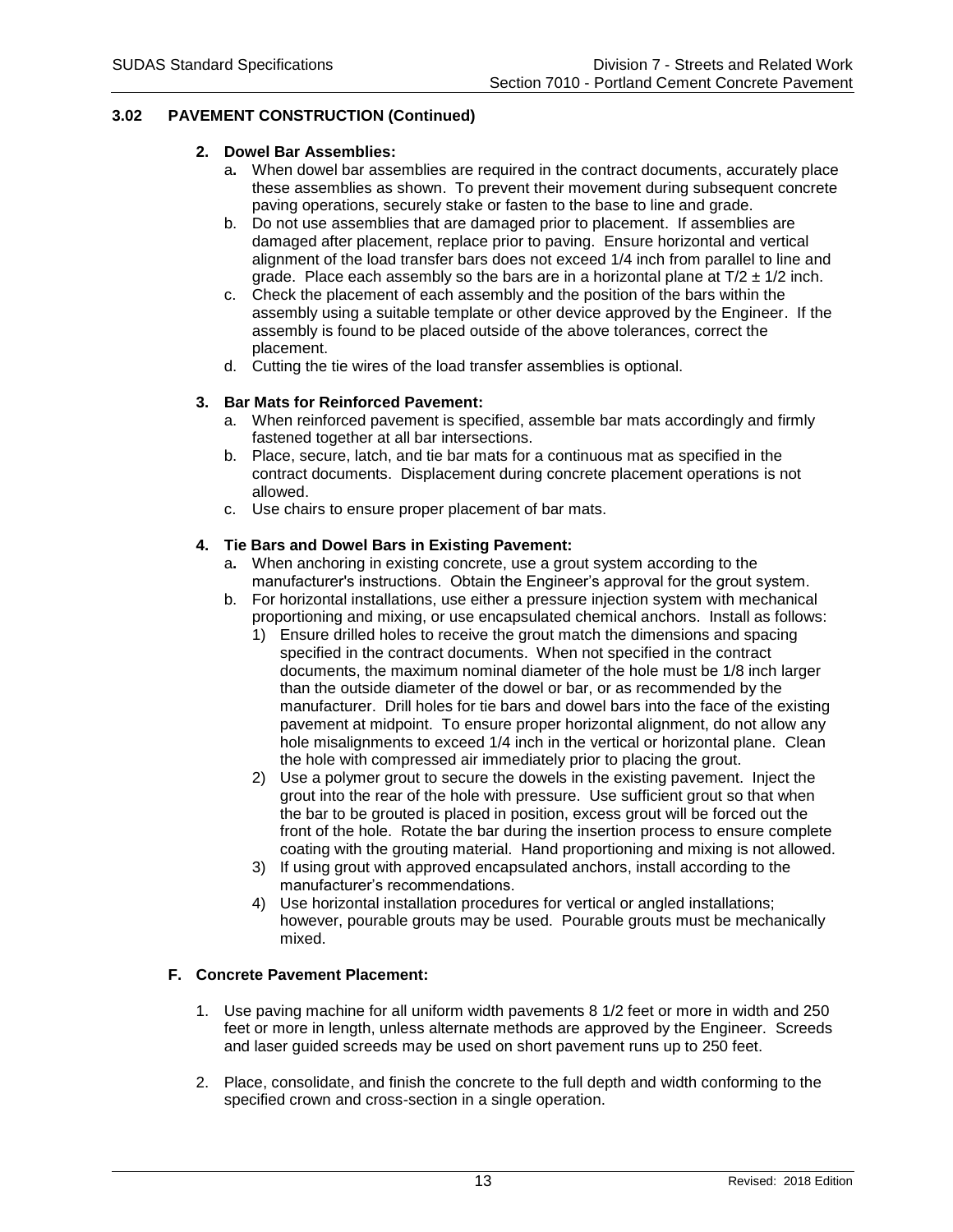- 3. Keep a uniform pile of concrete in front of the paving machine, up to a maximum of 6 to 8 inches above the design surface elevation. Distribute and spread the concrete as soon as placed. A mechanical concrete spreader may be used.
- 4. Deposit the concrete upon the in-place bars keeping segregation to a minimum.
- 5. Use shovels, not rakes, to do necessary hand spreading and spading.
- 6. Do not allow the edges of pavement, including all longitudinal construction joints, to deviate from the line shown on the plans by more than 1/2 inch at any point.
- 7. If the paving machine operates on adjacent pavement, protect pavement from damage.
- 8. When placing by hand methods, consolidate the concrete by using vibrating units. Use a definite system or pattern in the operation of the vibrator so the full width of concrete in each linear foot of lane will receive adequate and uniform consolidation. The system and methods of vibrating is subject to approval of the Engineer. Do not use vibrating equipment as a tool for moving concrete laterally.
- 9. Stringless Paving:
	- a. Provide an electronic file identifying x, y, and z coordinates for curbs and pavement edges, as well as pavement centerline based on project alignments and elevations.
	- b. Location and elevation of the finished slab should be verified against grade check hubs at 25 foot intervals for the first 100 feet of each days run and at critical locations, such as intakes and through intersections where grades may be flat. The Engineer may waive these requirements if experience has shown compliance with the design elevations.
	- c. Record each verification check and submit to the Engineer.
	- d. At the beginning of paving operations on the project or after each modification to the paving machine, verify the paving equipment is calibrated per the manufacturer's recommendations.
- **G. Integral Curbs:** Integral curbs are placed with the pavement in a single paving machine operation; however, hand methods may be allowed for radius, returns, and sections of curb and gutter 100 feet or less in length or in other special sections where mechanical equipment cannot be used.
	- 1. Pave, edge, protect, saw, and cure curb in same manner as pavement.
	- 2. Finish curb as rapidly as finishing operations on pavement permit. Maximum distance behind paving machine is 100 feet.
	- 3. Complete final finish on curbs by hand methods, including the use of a 6 foot straightedge.
	- 4. Check surfaces of curb and gutter with 10 foot straightedge; correct variations greater than 1/8 inch. Ensure top of curb slopes to street when Class A sidewalk will be constructed adjacent to the curb.
	- 5. For drop curb at driveways and where sidewalks intersect streets, use forms to shape the backs of such curbs.
	- 6. When using hand methods for building curb, the following additional requirements will apply:
		- a. Remove free water, latency, dust, leaves, or other foreign matter from the slab prior to placing concrete for curb.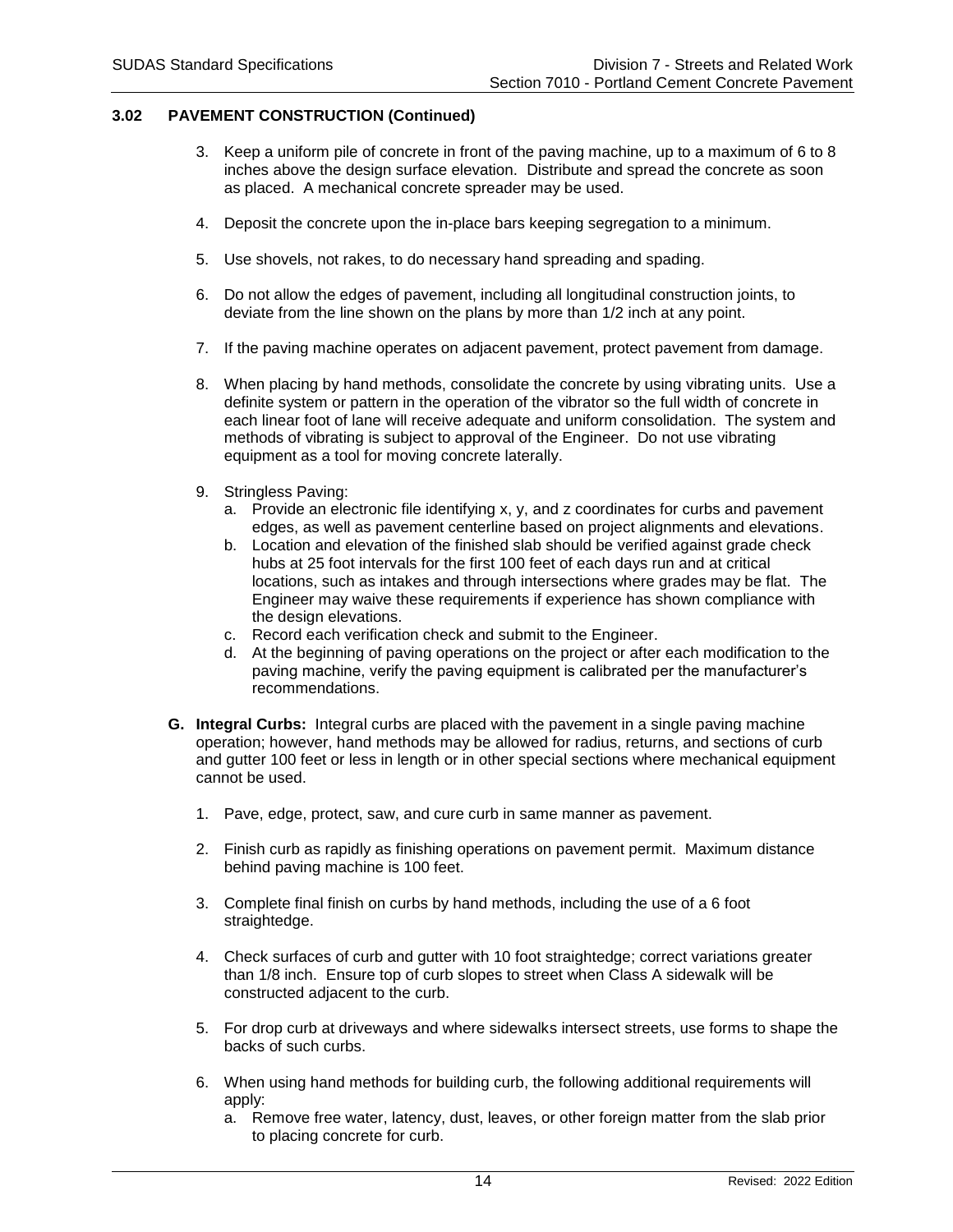- b. Use freshly mixed concrete; do not store concrete in receptacles at side of pavement for use in curb at a later time; do not use concrete requiring retempering.
- c. Consolidate curb concrete to obtain adequate bond with the pavement slab and to eliminate honeycomb in the curb. Avoid disturbing the alignment of forms or the gutter flow line.
- **H. PCC Railroad Crossing Approach:** Construct according to Section 7010 and [Figure 7010.903.](https://intrans.iastate.edu/app/uploads/sites/15/2020/02/7010_903.pdf) Construct HMA section according to the full depth patch requirements of [Section 7040.](https://intrans.iastate.edu/app/uploads/sites/15/2020/02/7040.pdf)

### **I. Finishing:**

- **1. Grade and Crown:** Promptly after concrete has been placed and vibrated, strike off the surface to the true section by the screed. Finish the surface true to crown and grade.
- **2. Watering the Surface:** The practice of lubricating the pavement surface by sprinkling water by spray, brush, or other methods to afford greater ease in finishing operation is not allowed.
- **3. Floats:** Finish surface with wood or magnesium floats; finish from both sides simultaneously if pavement is placed to full width with one pass of paving machine.
- **4. Straightedging:**
	- a. After the longitudinal floating has been completed and the excess water has been removed, and while the concrete is still plastic, test the pavement surface for trueness.
	- b. Immediately fill any depressions found with freshly mixed concrete, struck off, consolidated, and refinished.
	- c. Check surface longitudinally while concrete is still plastic; correct any surface deviations greater than 1/8 inch in 10 feet.

### **5. Surface Treatment:**

- **a. Drag Surface Treatment:** Unless otherwise specified, texture the finished surface with an artificial turf or burlap drag treatment.
	- 1) Pull the artificial turf or burlap drag longitudinally over the finished surface to produce a tight, uniform, textured surface, and round the edges in a workmanlike manner.
	- 2) Remove the artificial turf or burlap drag from the pavement surface at regular intervals and clean with water to remove accumulated concrete from the fabric in order to maintain a consistent finished texture.
	- 3) When the desired texture is not attained, the Engineer may require the final finish be a broom finish.
- **b. Surface Tining:** When surface tining is specified, use a longitudinal tining. Under special circumstances, when specified in the contract documents, transverse tining may be required.

# **1) Longitudinal:**

- a) Complete longitudinal surface tining using a machine with a wire broom or comb. For small or irregular areas, or during equipment breakdown, hand methods may be used. Use a broom or comb with a single row of tines 1/8 inch (+/- 1/64 inch) in width and uniformly spaced at 3/4 inch intervals. The depth of the grooves must be a minimum of 1/8 inch to a maximum of 3/16 inch in the plastic concrete.
- b) Use equipment with horizontal and vertical string line controls to ensure straight grooves.
- c) Conduct this operation at such time and in such manner that the desired surface texture will be achieved while minimizing displacement of the larger aggregate particles and before the surface permanently sets.
- d) At longitudinal joints, leave a 2 to 3 inch wide strip of pavement surface (centered along the joint) that is not grooved for the length of the joint.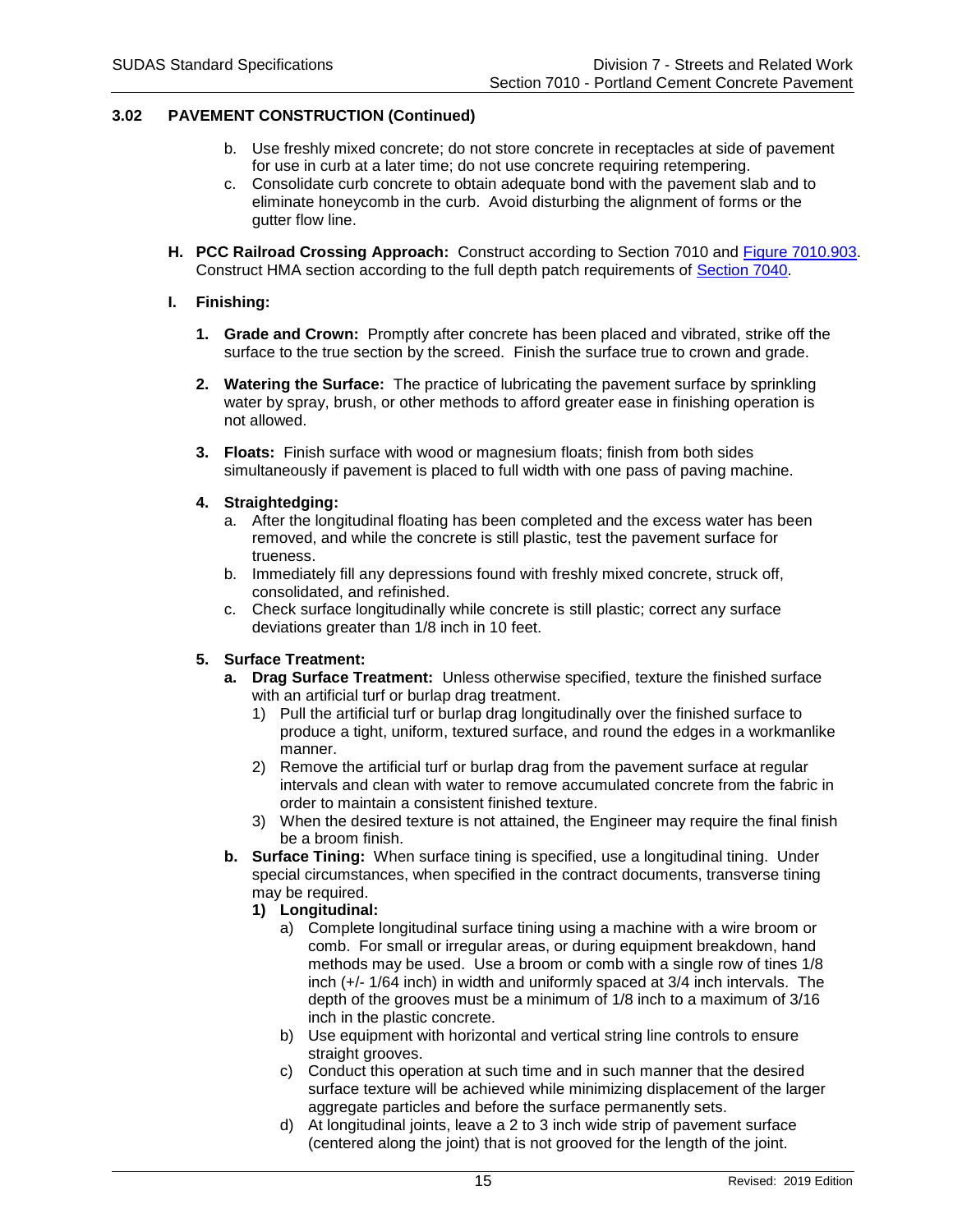- **2) Transverse:**
	- a) If transverse surface tining is required or allowed, use a machine with a wire broom or comb. For small or irregular areas, or during equipment breakdown, hand methods may be used. Use a broom or comb with a single row of tines 1/8 inch (+/- 1/64 inch) in width and randomly spaced from 3/8 inch to 1 5/8 inch with no more than 50% of the spacing exceeding 1 inch. The depth of the grooves must be a minimum of 1/8 inch to a maximum of approximately 3/16 inch in the plastic concrete.
	- b) Conduct this operation at such time and in such manner that the desired surface texture will be achieved while minimizing displacement of the larger aggregate particles and before the surface permanently sets.
	- c) Where abutting pavement is to be placed, the tining should extend as close to the edge as possible without damaging the edge.
	- d) If abutting pavement is not to be placed, do not tine the 6 inch area nearest the edge or 1 foot from the face of the curb.
- **6. Edge Finish:** Before the concrete has taken its initial set, finish all edges of the pavement with an 1/8 inch radius edging tool.
- **7. Honeycomb Repair:** When paving without forms, fill any honeycombed area immediately with freshly mixed concrete and work into the slab prior to initial set and the application of curing. Failure to do so may prompt the Engineer to declare the work defective and cause it to be removed and replaced at no additional cost to the Contracting Authority.

### **J. Surface Curing:**

- 1. Apply liquid curing compound in a fine spray to form a continuous, uniform film on the horizontal surface and vertical edges of pavement, curbs, and back of curbs immediately after surface moisture has disappeared, but no later than 30 minutes after finishing. With approval of the Engineer, the timing of cure application may be adjusted due to varying weather conditions and concrete mix properties to ensure acceptable macrotexture is achieved.
	- a. Use a white pigment liquid curing compound for concrete not receiving an asphalt overlay. When specified in the contract documents, use a linseed oil solution.
	- b. Use a dark-colored curing compound for concrete receiving an asphalt overlay.
- 2. Apply compound with power sprayer; rate of application not less than 15 square yards per gallon (0.067 gallon per square yard); do not dilute compound. For concrete receiving an asphalt overlay, use a minimum rate for dark-colored cure of 12.5 square yards per gallon (0.08 gallon per square yards).
- 3. Ensure liquid curing materials are well agitated in the supply drum or tank immediately before transfer to the sprayer. Keep curing materials well agitated during application.
- 4. Hand operated sprayers may be used for small and irregular areas.
- 5. If forms are used, apply to pavement edges and back of curbs within 30 minutes after forms are removed.
- 6. If, due to other operations, the coating is damaged within 72 hours after being applied, immediately re-coat the affected areas. Coating of the sawed surface with curing compound will not be allowed on joints that are to be sealed. When pavement is opened to traffic prior to 72 hours after application of the curing coating, a re-coating will not be required.

### **K. Construction of Joints:**

### **1. General:**

- a. Construct joints of the type, dimensions, and at the locations specified in the contract documents. See the [7010 figures.](https://iowasudas.org/manuals/specifications-manual/#division-7-streets-and-related-work)
- b. Place longitudinal joints coincident with or parallel to the pavement centerline.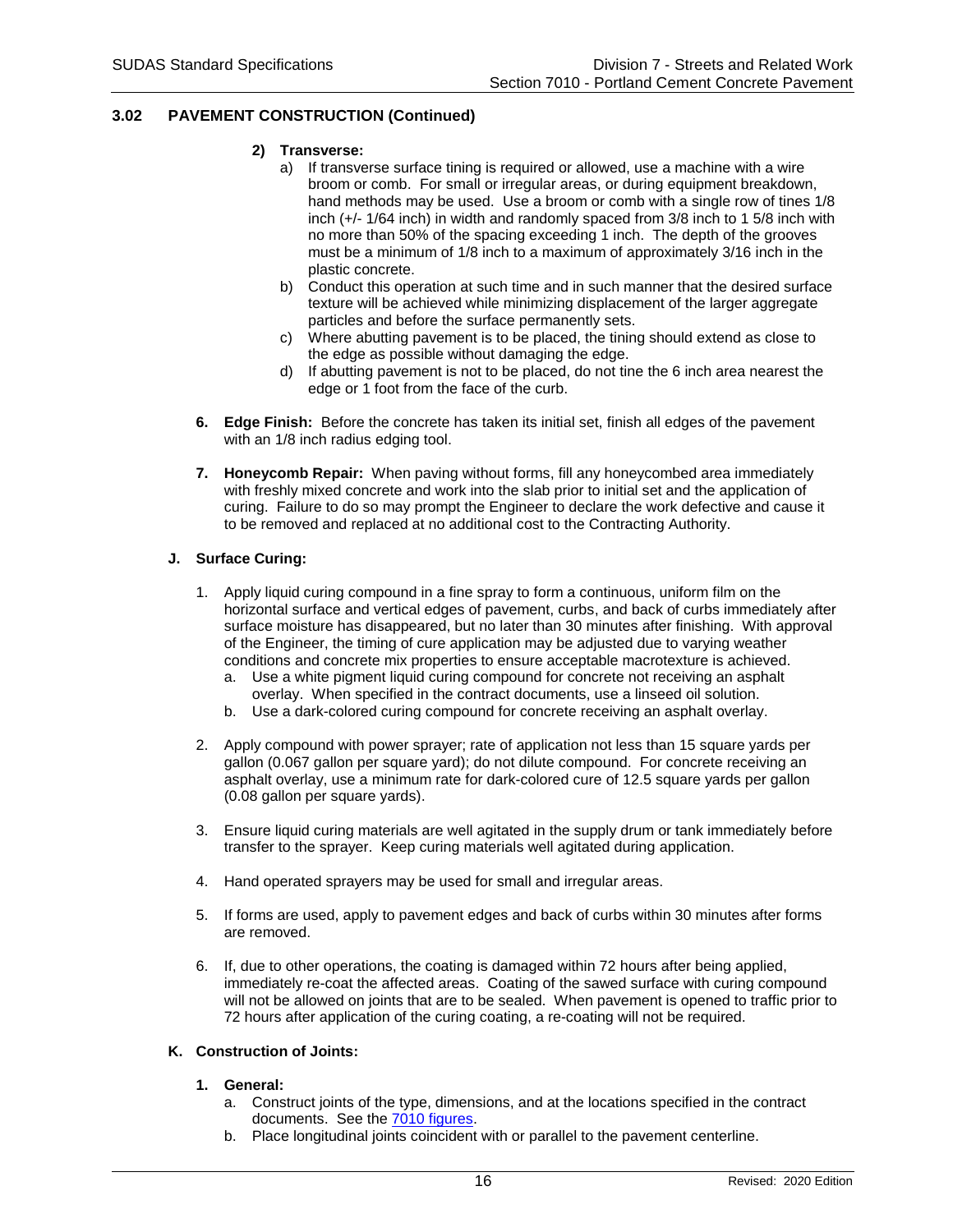- c. Place all transverse joints at right angles to the centerline and extend the full width of the pavement.
- d. Place all joints perpendicular to the finished grade of the pavement and do not allow the alignment across the joint to vary from a straight line by more than 1 inch.
- e. Exercise care in placing, consolidating, and finishing the concrete at all joints.

## **2. Saw Joints:**

- a. Mark joint locations with a string line before sawing.
- b. Begin transverse joint sawing as soon as the concrete has hardened sufficiently to allow sawing without raveling or moving of aggregate. Saw joints before uncontrolled cracking takes place.
- c. Saw all joints in a single cutting operation for a specific joint. Make saw cuts true to line and to the dimensions specified in the contract documents.
- d. Discontinue sawing a joint if a crack develops ahead of the saw.
- e. Saw longitudinal joints within 24 hours of the concrete being placed.
- f. If necessary, continue the sawing operations both day and night.
- g. The concrete must be capable of supporting the sawing operations to allow the use of an early green concrete saw.
- h. Repair or replace pavement with uncontrolled or random cracking at no additional cost to the Contracting Authority. Use repair methods approved by the Engineer. Repair or replace at the direction of the Engineer.
- i. Use wet sawing for dust control when specified in the contract documents.
- j. Where boxouts occur in pavement, construct joints as shown on Figures [7010.103](https://intrans.iastate.edu/app/uploads/sites/15/2020/02/7010_103.pdf) and [7010.904.](https://intrans.iastate.edu/app/uploads/sites/15/2020/02/7010_904.pdf)

## **3. Construction Joints:**

- a. Place longitudinal and transverse construction joints where specified in the contract documents, at boxouts, and at headers.
- b. Locate and place forms for boxouts on grade prior to paving as shown on [Figures](https://intrans.iastate.edu/app/uploads/sites/15/2020/02/7010_103.pdf) [7010.103](https://intrans.iastate.edu/app/uploads/sites/15/2020/02/7010_103.pdf) and [7010.904.](https://intrans.iastate.edu/app/uploads/sites/15/2020/02/7010_904.pdf)
- c. Construct a Days Work (DW) or a Rigid Tie (RT) transverse construction joint no closer than 5 feet of an existing or planned transverse contraction joint. Construct the DW or RT transverse construction joint if concrete placement is delayed for more than 30 minutes, at planned pavement gaps, or at the end of each day.
- d. Finish the edges of the pavement at construction joints with a 1/8 inch radius edging tool.

# **4. Expansion Joints:**

- a. Install expansion joints as specified in the contract documents.
- b. Prevent movement of or damage to joint assembly when placing concrete; set joint material low enough to clear the finish machine.
- c. Construct double width expansion joint in curb over expansion joint in pavement. The backside of the joint must be clear of concrete.
- d. Align the expansion joint straight and true. After the mechanical finishing equipment has passed over the joint, check the joint for movement. If movement in excess of 1/2 inch has occurred, immediately correct the installation to its intended position.
- e. If joint fillers are assembled in sections, or if joints as a whole are constructed in sections, do not allow offsets between adjacent fillers.
- f. Where more than one section is used in a joint, securely lace or clip the sections together.
- g. Supplemental vibration equipment is required for proper consolidation of the concrete.
- h. After the surface finishing has been completed, finish the edge of the joint with a 1/8 inch edging tool.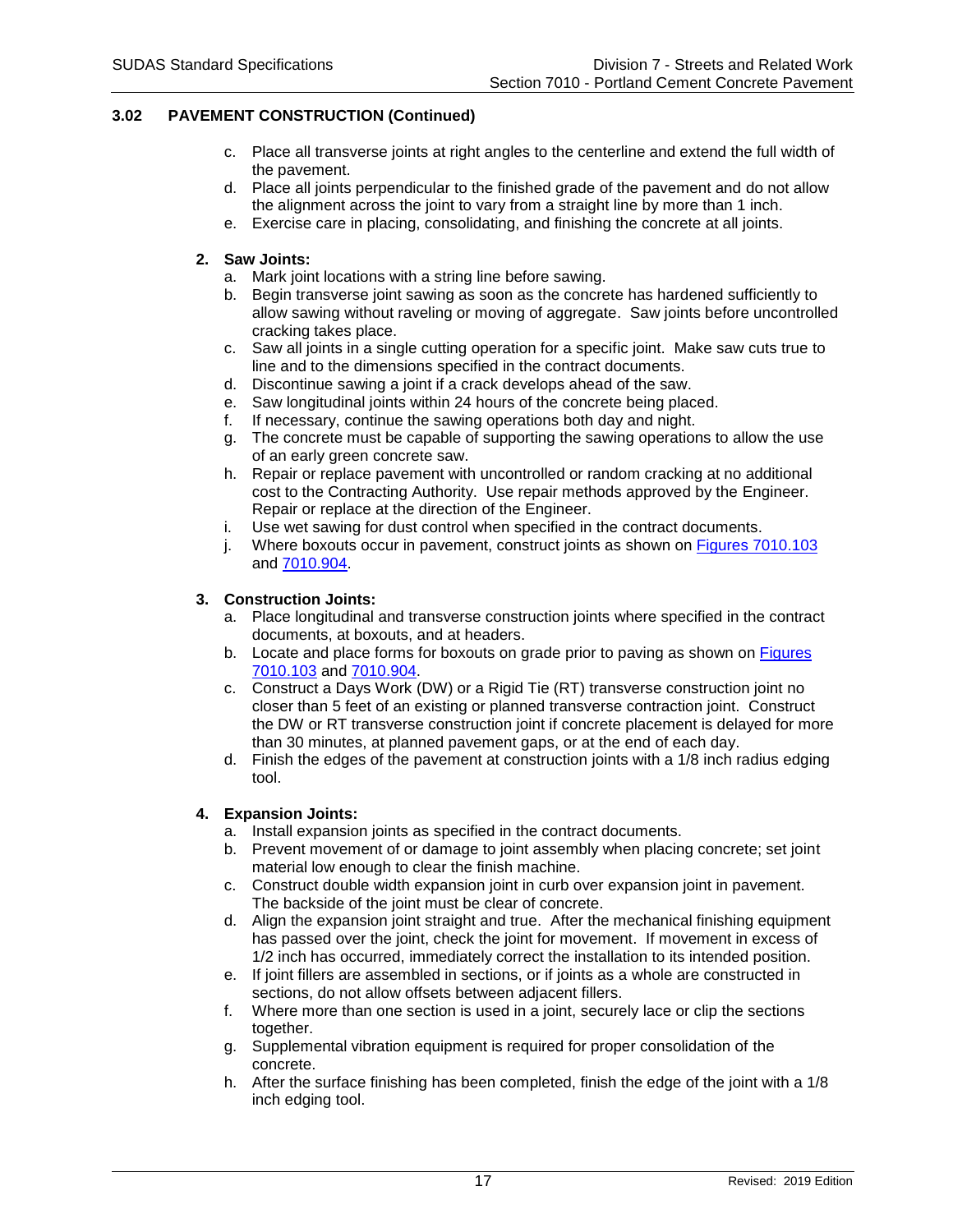## **L. Joint Sealing:**

## **1. Timing:**

- a. Unless otherwise allowed or approved by the Engineer, before any portion of the pavement is opened to the Contractor's equipment or to general traffic, clean and seal joints that require sealing.
- b. The Engineer may limit the wheel loads and axle loads of equipment operating on the pavement during this operation, if prior to the age and strength specified in Section 7010, 3.05. Additional tests to determine the pavement strength may be required.

## **2. Cleaning:**

- a. For those joints that are not to be sealed, cleaning is not required.
- b. Within 3 hours after a joint has been wet sawed to the finished dimension, flush the wet sawing residue away from the sawed faces using a high pressure water blast operating with a minimum pressure of 1,000 pounds per square inch. Within 3 hours after a joint has been dry sawed to the finished dimension, blow the dry sawing residue from the joint using air compressors that provide moisture and oil free compressed air.
- c**.** Immediately prior to installation of sealant, clean joints with an air blast. Do not perform sealing until visual examination verifies the joint surfaces appear dry, in addition to being clear of dust and contamination.

## **3. Sealing:**

- a. Prepare and install joint sealer in the joint and to the proper level specified in the contract documents and as recommended by the manufacturer.
- b. Heat hot-poured sealers in a thermostatically controlled heating kettle; heat the material to the temperature required for use, but not above that recommended by the manufacturer. After sealing, remove excess sealer from the pavement surface.
- c. Seal joints the same day they are cleaned. Apply sealant only when the joint surfaces appear dry by visual examination.
- d. Place joint sealer only when the pavement and ambient air temperatures are 40°F or above. When near this minimum, additional air blasting or drying time, or both, may be necessary to ensure a satisfactory bond to the joint faces. When this sealer cannot be properly placed due to late fall work, submit a joint construction plan and sealing details to the Engineer for approval before commencing paving. Delay the cleaning, sealing, and, if required, resawing of joints until the following spring. This delay requires the Engineer's approval.
- e. When surface correction is required, repair seals damaged from the corrective work. Joint preparation, cleaning, and sealing may be delayed until after corrective work, provided the pavement is not opened to traffic before corrective work is performed.
- **M. Pavement Backfill:** Following slipform paving operations, place backfill material along the pavement within 48 hours of pavement attaining opening strength or as directed by the Engineer to prevent flow of water and any subsequent damage caused by undermining of the pavement. Prior to placement of full backfill material, construct check dams or other protection as appropriate to ensure no damage to the subgrade and/or subbase occurs.

# **N. Form Removal:**

### **1. Timing:**

- a. Remove forms after the initial set of the concrete has taken place.
- b. Remove stakes and forms with care to prevent cracking, spalling, or over stressing concrete. If damage does occur, repairs will be made as required by the Engineer.

### **2. Honeycomb Repair:**

a. When the forms are removed, fill honeycombs with mortar composed of 1 part cement and 2 parts fine aggregate by weight.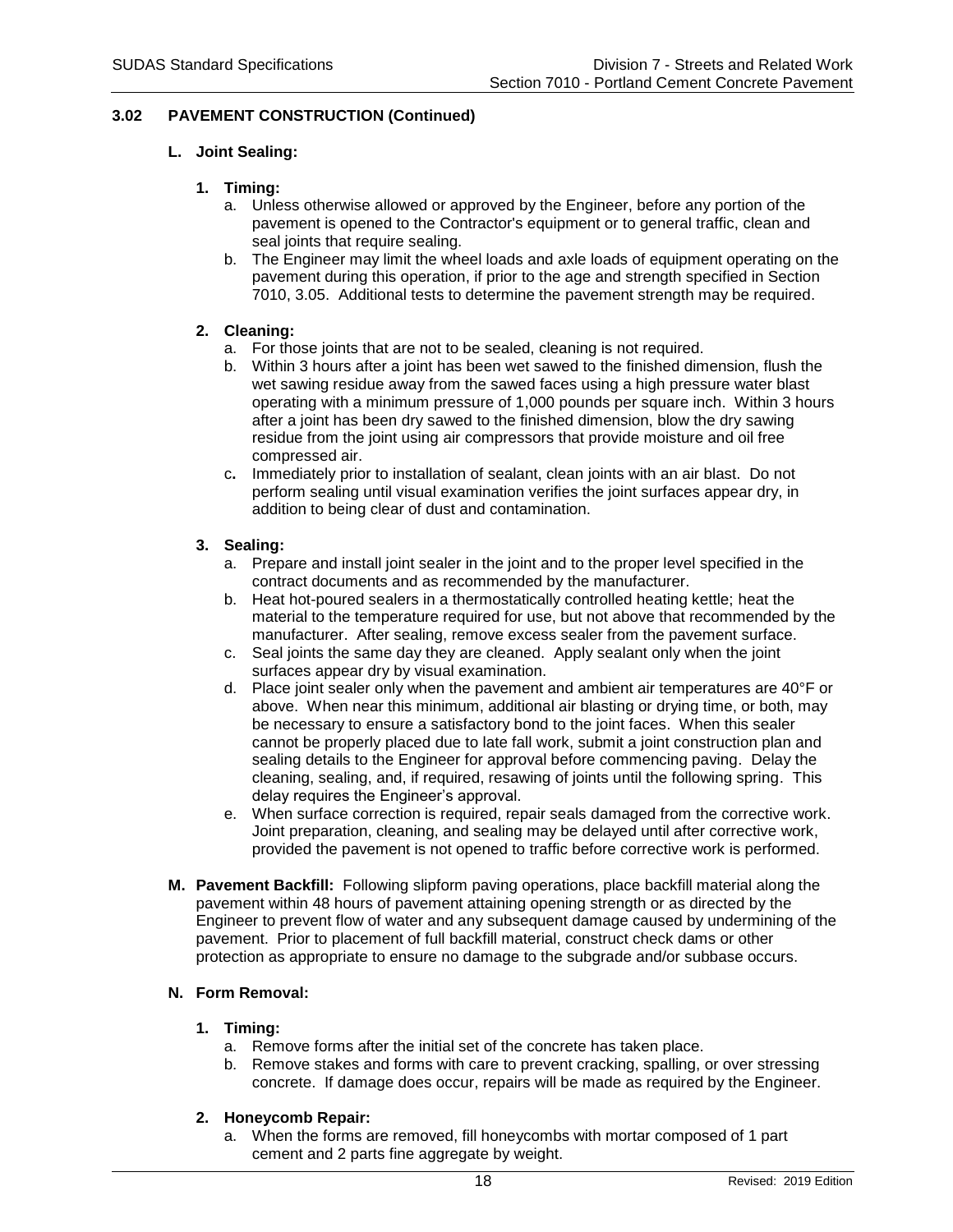- b. If the honeycombing is to the degree and nature that it is considered by the Engineer as defective work, remove and replace at no additional cost to the Contracting Authority.
- **3. Paving Protection:** In the area adjacent to the curbs and pavement edge, immediately place backfill after the forms are removed. Construct dams or other protection to ensure that no saturation or erosion of the subgrade under or near the pavement occurs. This may include check dams, pumping, etc.

## **3.03 CURB AND GUTTER CONSTRUCTION (See [Figure 7010.102\)](https://intrans.iastate.edu/app/uploads/sites/15/2020/02/7010_102.pdf)**

- A. Complete the construction of curb and gutter separate from pavement in the same manner as for pavement in Section 7010, 3.02.
- B. Use a paving machine for curb and gutter. For curb and gutter sections less than 250 feet, hand finish methods may be used.

## **3.04 PAVEMENT PROTECTION**

**A. Weather Conditions:** Do not place concrete when stormy or inclement weather or temperature prevents good workmanship. Temperature restrictions and protection requirements may be modified by the Engineer under unusual conditions.

### **1. Cold Weather:**

- **a. Paving:** Do not place aggregates containing frozen lumps, and do not place concrete on a frozen subgrade or subbase. Take all necessary actions to prevent the pavement from freezing.
	- 1) Concrete mixing and placement may be started, if weather conditions are favorable, when the air temperature is at least 34ºF and rising. At the time of placement, concrete must have a temperature of at least 40ºF.
	- 2) Stop mixing and placing when the air temperature is 38ºF or less and falling or if the temperature stops rising and does not reach 38ºF.
- **b. Protection:** Prior to applying protection, cure all concrete pavement and curb/gutters, including exposed edges of the pavement and curb. In addition, protect concrete less than 36 hours old as follows:

| <b>Night Temperature Forecast</b> | Type of Protection <sup>1</sup>                                                                                                    |
|-----------------------------------|------------------------------------------------------------------------------------------------------------------------------------|
| $35^{\circ}$ F to $32^{\circ}$ F  | One layer of burlap for concrete.                                                                                                  |
| $31^{\circ}$ F to $25^{\circ}$ F  | Two layers of burlap or one layer of plastic on one<br>layer of burlap.                                                            |
| Below 25°F                        | Four layers of burlap between layers of 4 mil plastic<br>or equivalent commercial insulating material<br>approved by the Engineer. |

1 Keep protection in place until one of the following conditions is met:

a. The pavement is 5 calendar days old.

b. Opening strength is attained.

c. Forecasted low temperatures exceed 35°F for the next 48 hours.

d. Forecasted high temperatures exceed 55°F for the next 24 hours and subgrade temperatures are above 40°F.

1) Shut down paving operations in time to comply with protection requirements outlined above. During cold weather, allow more time for finishing and protection. Perform all finishing and covering operations prior to darkness. Temperature restrictions and protection requirements may be modified by the Engineer.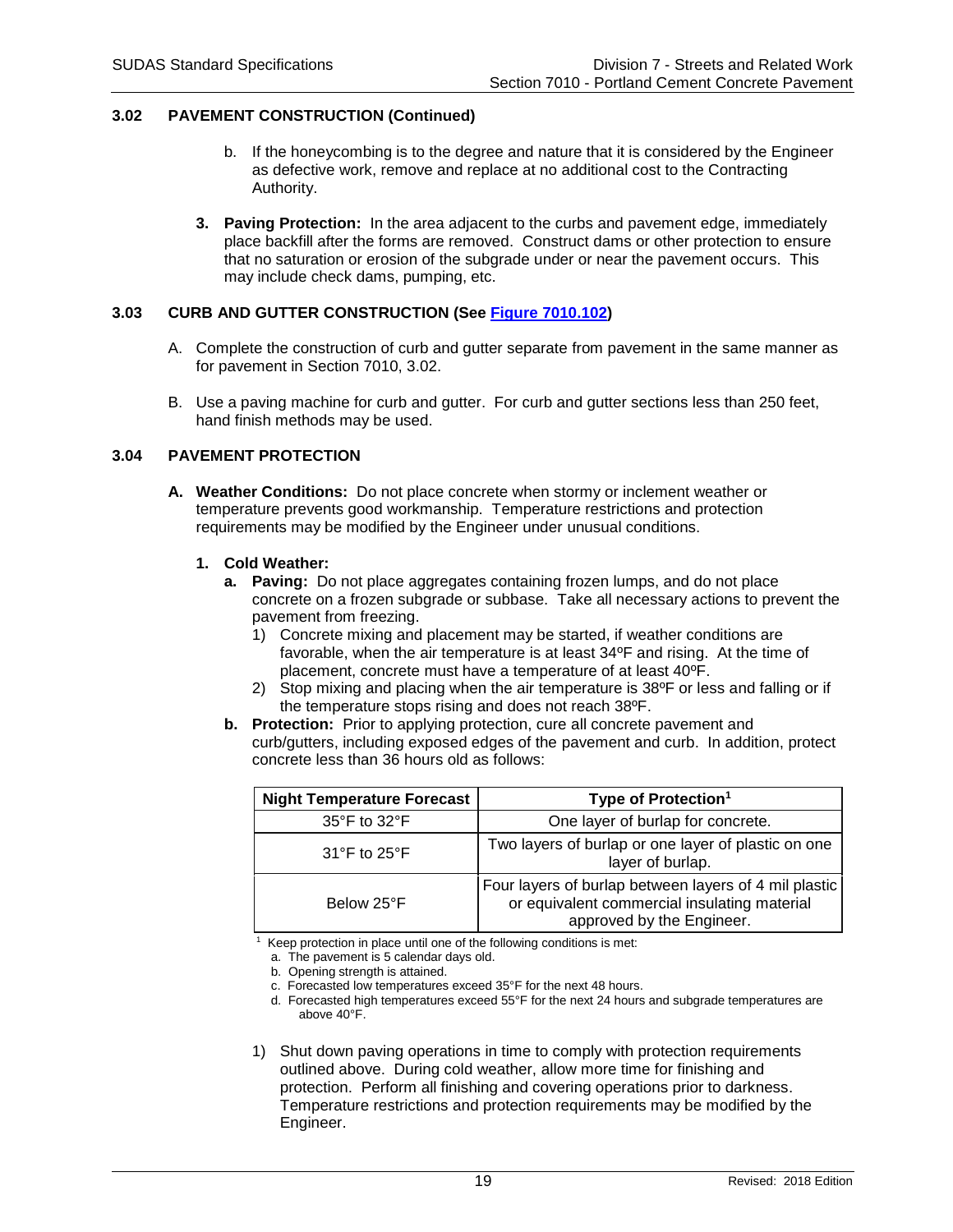## **3.04 PAVEMENT PROTECTION (Continued)**

- 2) Equivalent commercial insulating material approved by the Engineer may be used. This material must be waterproof and have a minimum R value of 1.0. If initial set has not yet occurred, place a layer of burlap on top of concrete prior to placing insulating blankets.
- 3) Use a method of protection and materials that will maintain the concrete temperature above 40°F.
- **2. Hot Weather:** Hot weather condition is defined as any combination of the following conditions that tend to impair the quality of plastic concrete by accelerating the rate of moisture loss and rate of cement hydration causing thermal shrinkage and resulting in plastic shrinkage cracking:
	- High Ambient Temperature
	- High Concrete Temperature
	- Low Relative Humidity
	- High Wind Velocity
	- Solar Radiation
	- a. General:
		- 1) During hot weather conditions, the Engineer may restrict concrete placement to early morning or evening hours.
		- 2) During hot weather conditions, advise the Engineer of the results of the theoretical evaporation rate throughout paving operations.
	- b. Determine the Theoretical Rate of Evaporation: Use the following chart and the National Weather Service's predicted maximum air temperature, relative humidity, and maximum steady wind velocity without gusts, for the date and the location of the paving pour.

# **Theoretical Rate of Evaporation Chart**

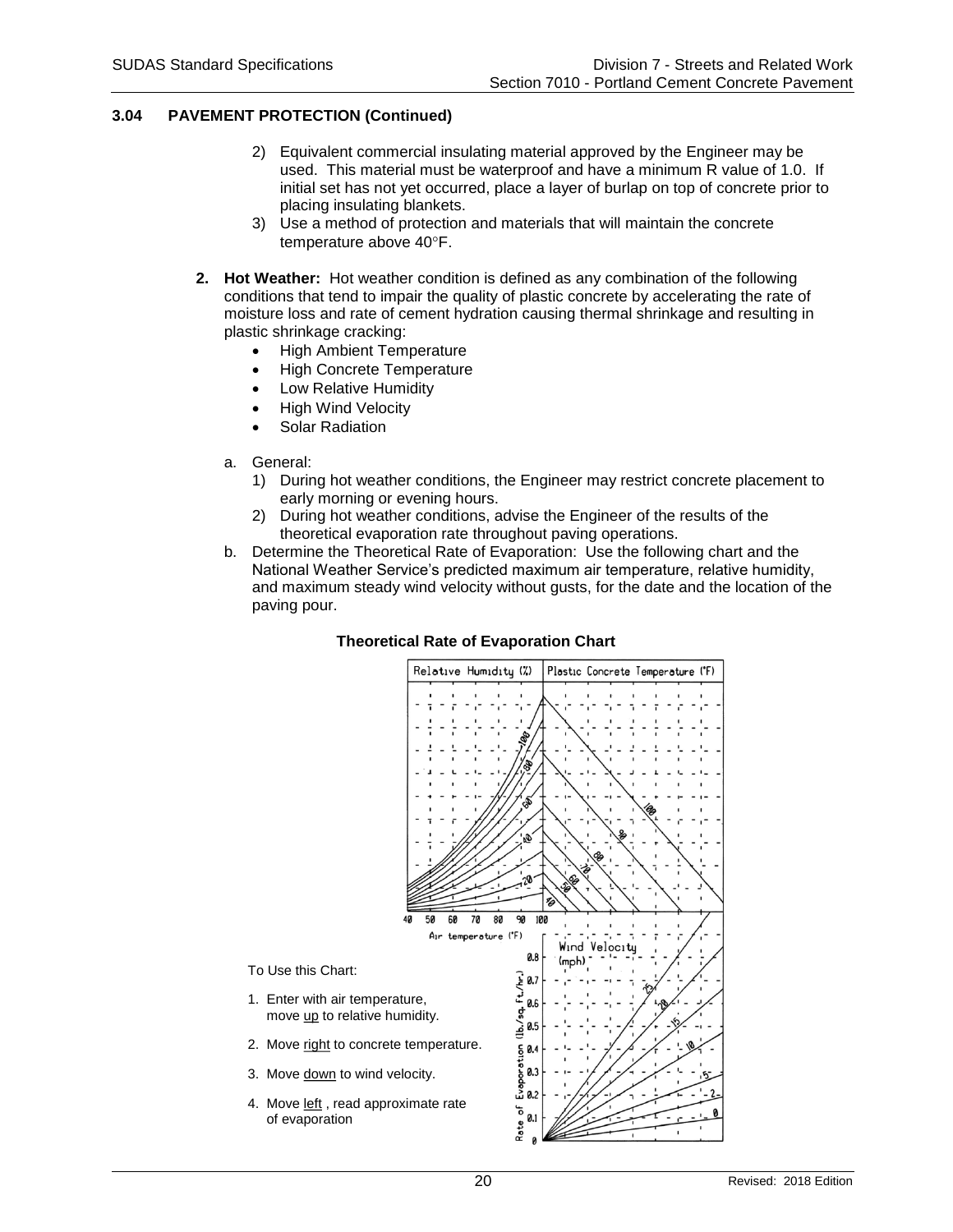## **3.04 PAVEMENT PROTECTION (Continued)**

- c. If the evaporation rate exceeds 0.1 pounds per square foot per hour but is less than 0.3 pounds per square foot per hour, provide the following concrete evaporation protection.
	- 1) Immediately apply an approved evaporation retarder to the concrete pavement and curbs or increase the surface cure application to 1.5 times the standard specified rate.
	- 2) Take special precautions to ensure that the forms and subgrade are sufficiently moist or protected to avoid lowering the water content at the pavement/subgrade interface. In hot weather conditions, moisten the subgrade the evening before operations.
	- 3) Ensure that the time between placing and curing is minimized and eliminate delays.
	- 4) Moisten concrete aggregates that are dry and absorptive.
	- 5) Use a fog spray to raise the relative humidity of the ambient air if there is a delay in immediately applying the curing compound.
	- 6) Minimize solar heat by shading, wetting, or covering concrete chutes or other equipment that comes in contact with plastic concrete.
- d. If the evaporation rate is 0.3 pounds per square foot per hour or greater, discontinue placement of concrete.

## **3. Rain Protection:**

- a. Have materials available, near the work site, for proper protection of the edges and surface of concrete. Protective material may consist of sheets of burlap or plastic film. Also have planks or other material with suitable stakes that can be used as temporary forms available.
- b. If initial set has not occurred, take every precaution necessary to protect the surface texture of the concrete.
- c. If so determined by the Engineer, failure to properly protect concrete will constitute cause for removal and replacement of defective pavement.
- **B. Night Conditions:** Perform all finishing and covering operations prior to darkness (half an hour after sunset). Do not commence construction until half an hour before sunrise. Do not place or finish concrete under artificial light, unless approved by the Engineer.

### **C. Protection from Traffic:**

## **1. General:**

- a. Protect the new pavement and its appurtenances from traffic, both public and that caused by the Contractor's own employees and agents, at no additional cost to the Contracting Authority. This includes the erection and maintenance of warning signs, lights, barricades, watchmen to direct traffic, and pavement bridges or crossovers.
- b. Do not operate equipment with metal tracks, metal bucket blades, or metal motor patrol blades directly on new paving. Do not unload soil or granular materials, including base rock for storage and future reloading directly onto new paving.

### **2. End of Day's Run:**

- a. At the end of each day's run and at all side streets, erect and maintain safety barriers and fencing as necessary to protect the pavement from damage.
- b. Install safety fences within 1 hour of the completion of finishing and curing operations. Leave fences in place and maintained until the concrete has attained the minimum strength or age.
- c. Intermediate safety fences may be required for the purpose of opening the pavement for access to a side road, side street, or entrance.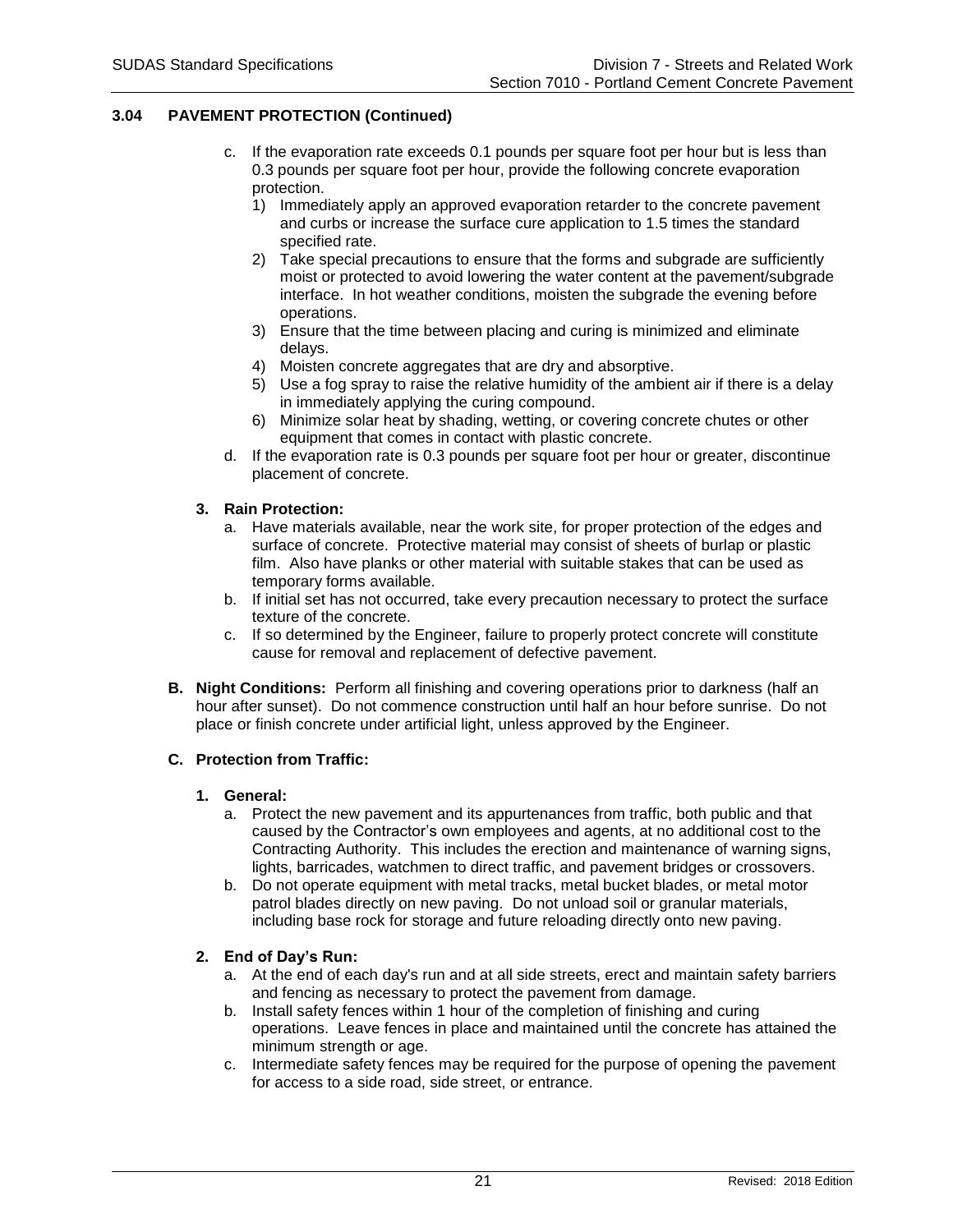## **3.04 PAVEMENT PROTECTION (Continued)**

**3. Repair of Damages:** At the discretion of the Engineer, and at no additional cost to the Contracting Authority, repair or replace any part of the pavement damaged by traffic or other causes occurring prior to final acceptance of the pavement.

### **3.05 USE OF PAVEMENT**

Time for opening pavement for use is determined by maturity method complying with [Iowa DOT](https://www.iowadot.gov/erl/current/IM/content/383.htm)  [Materials I.M. 383](https://www.iowadot.gov/erl/current/IM/content/383.htm) or age and test results. The minimum age and test results needed for opening are shown in Table 7010.01.

| Class of<br>Mix | Type of<br>Cement | Minimum Age<br>For Opening <sup>1</sup> | <b>Minimum</b><br>Compressive<br>Strength (psi) | Minimum Flexural<br><b>Strength Center</b><br>Point (psi) |
|-----------------|-------------------|-----------------------------------------|-------------------------------------------------|-----------------------------------------------------------|
|                 | ™vpe I            | $7$ Days <sup>2</sup>                   | 3.000                                           | 500                                                       |
| М               | Tvpe I            | 48 Hours                                | 3,000                                           | 500                                                       |

#### **Table 7010.01: Minimum Age and Tested Strength of Pavement Before Opening**

<sup>1</sup> Opening without testing only allowed upon approval of Engineer <sup>2</sup> Five calendar days for concrete 9 inches thick or more.

# **3.06 TRANSPORTATION RESTRICTIONS**

- A. Do not use concrete transported with continuous agitation when the cement has been in contact with the aggregate more than 90 minutes before it is placed. With the approval of the Engineer, an approved retarding admixture may be used at the rates required in [Iowa DOT](https://www.iowadot.gov/erl/current/IM/content/403.htm)  [Materials I.M. 403.](https://www.iowadot.gov/erl/current/IM/content/403.htm)
- B. Do not use concrete transported without continuous agitation if the period elapsed between the time the concrete is mixed and the time it is placed is greater than 30 minutes. With the approval of the Engineer, an approved retarding admixture may be used at the rates required in [Iowa DOT Materials I.M. 403](https://www.iowadot.gov/erl/current/IM/content/403.htm) and the mixed-to-placed time may be extended.
- C. Ensure the methods of delivering and handling the concrete are such that objectionable segregation or damage to the concrete will not occur, and concrete placing will occur with a minimum of rehandling.
- D. Thoroughly clean the truck compartment in which concrete is transported and flush with water to ensure that hardened concrete will not accumulate. Discharge the flushing water from the truck compartment to the designated discharge point before it is charged with the next batch.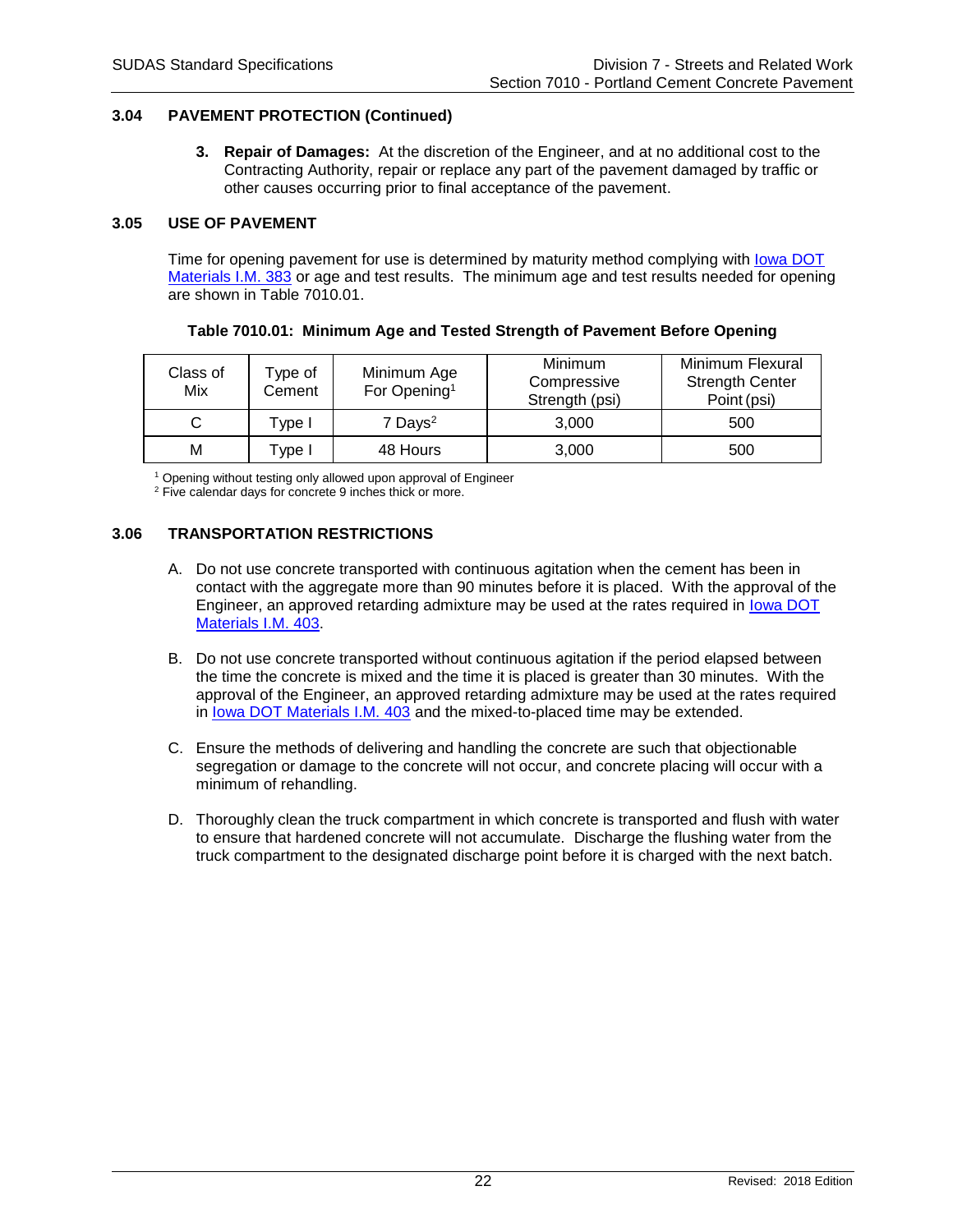# **3.07 QUALITY CONTROL**

**A. Testing:** Provide the following material certifications and testing required to be performed by Supplier or Contractor.

| Material or        |                   |                                     | Methods of                     | <b>Field Sampling and Testing</b> |             |
|--------------------|-------------------|-------------------------------------|--------------------------------|-----------------------------------|-------------|
| Construction       | <b>Tests</b>      | Applicable<br>Standard <sup>1</sup> | Acceptance of                  | Frequency                         | Responsible |
| Item               |                   |                                     | Sampling and                   | (minimum)                         | Party       |
|                    |                   |                                     | Testing                        |                                   |             |
|                    | Gradation         | I.M. 302, 306,<br>336               | Cert. Plant Insp. <sup>2</sup> | 1/250 CY or min 1/day             |             |
| Fine               | Moisture          | I.M. 308, 527                       | Cert. Plant Insp. <sup>2</sup> | 1 per 1/2 day                     |             |
| Aggregates         | Specific          |                                     |                                |                                   |             |
|                    | Gravity           | I.M. 307                            | Cert. Plant Insp. <sup>2</sup> | 1/250 CY or min 1/day             |             |
|                    | Quality           | I.M. 209                            | <b>Approved Source</b>         | Prior to use                      |             |
|                    |                   | I.M. 302, 306,                      |                                |                                   |             |
|                    | Gradation         | 336                                 | Cert. Plant Insp. <sup>2</sup> | 1/250 CY or min 1/day             |             |
| Coarse             | Moisture          | I.M. 308, 527                       | Cert. Plant Insp. <sup>2</sup> | 1 per 1/2 day                     |             |
| Aggregates         | Specific          | I.M. 307                            | Cert. Plant Insp. <sup>2</sup> | 1/250 CY or min 1/day             |             |
|                    | Gravity           | I.M. 209                            | <b>Approved Source</b>         | Prior to use                      | Supplier/   |
| Portland           | Quality           |                                     |                                |                                   | Contractor  |
| Cement             | Quality           | I.M. 401                            | <b>Approved Source</b>         | Prior to use                      |             |
| Fly Ash            | Quality           | I.M. 491.17                         | <b>Approved Source</b>         | Prior to use                      |             |
| <b>GGBFS</b>       | Quality           | I.M. 491.14                         | <b>Approved Source</b>         | Prior to use                      |             |
| Curing             |                   | lowa DOT                            |                                |                                   |             |
| Compound           | Quality           | Section 4105                        | <b>Approved Source</b>         | Prior to use                      |             |
| Joint Sealer       | Quality           | I.M. 436.01                         | <b>Approved Source</b>         | Prior to use                      |             |
| <b>Epoxy Dowel</b> |                   |                                     |                                |                                   |             |
| Bars and           | Quality           | I.M. 451.03B                        | <b>Approved Source</b>         | Prior to use                      |             |
| Assemblies         |                   |                                     |                                |                                   |             |
| <b>Tie Bars</b>    | Quality           | I.M. 451                            | <b>Approved Source</b>         | Prior to use                      |             |
|                    | Air Content       | I.M 318, 327                        | <b>Field Test</b>              | 1/200 CY or min. 1/day            |             |
|                    | Slump             | I.M. 317                            | <b>Field Test</b>              | 1/200 CY or min. 1/day            |             |
| Plastic            | Cylinders         |                                     | <b>Field Test</b>              | Set of 3/500 CY                   |             |
| Concrete           |                   | I.M. 315                            |                                | or two sets/day                   |             |
|                    | Beams             | I.M. 316, 327,                      |                                | Set of 3/500 CY                   | Engineer    |
|                    |                   | 328                                 | <b>Field Test</b>              | or two sets/day                   |             |
|                    | <b>Thickness</b>  | ------------                        | <b>Field Test</b>              | 1/200 CY                          |             |
|                    | <b>Smoothness</b> | <b>SUDAS 7010,</b>                  | Field Test -                   |                                   |             |
|                    |                   | 3.07                                | Straightedge                   | Project length                    |             |
| Hardened           | Smoothness        | <b>SUDAS 7010,</b>                  | Field Test -                   | Project length                    |             |
| Concrete           |                   | 3.07                                | Profilograph                   |                                   |             |
|                    | <b>Thickness</b>  | <b>SUDAS 7010,</b>                  | <b>Field Test</b>              | 1 core/1000 SY                    | Contractor  |
|                    |                   | 3.07                                |                                | or 3 cores/project                |             |
|                    | Strength          | I.M. 383                            | Maturity Tests <sup>3</sup>    | Prior to placement                |             |

# **Table 7010.02: Material Certifications and Testing**

Strength **1.M. 383** Maturity Tests<sup>3</sup> Prior to placement <br><sup>1</sup> Refers to the Iowa DOT Materials I.M.s, Iowa DOT Standard Specifications, or SUDAS Standard Specifications.<br><sup>2</sup> Certified plant inspection per <u>Iowa DOT Materia</u> a copy of the results to the Engineer.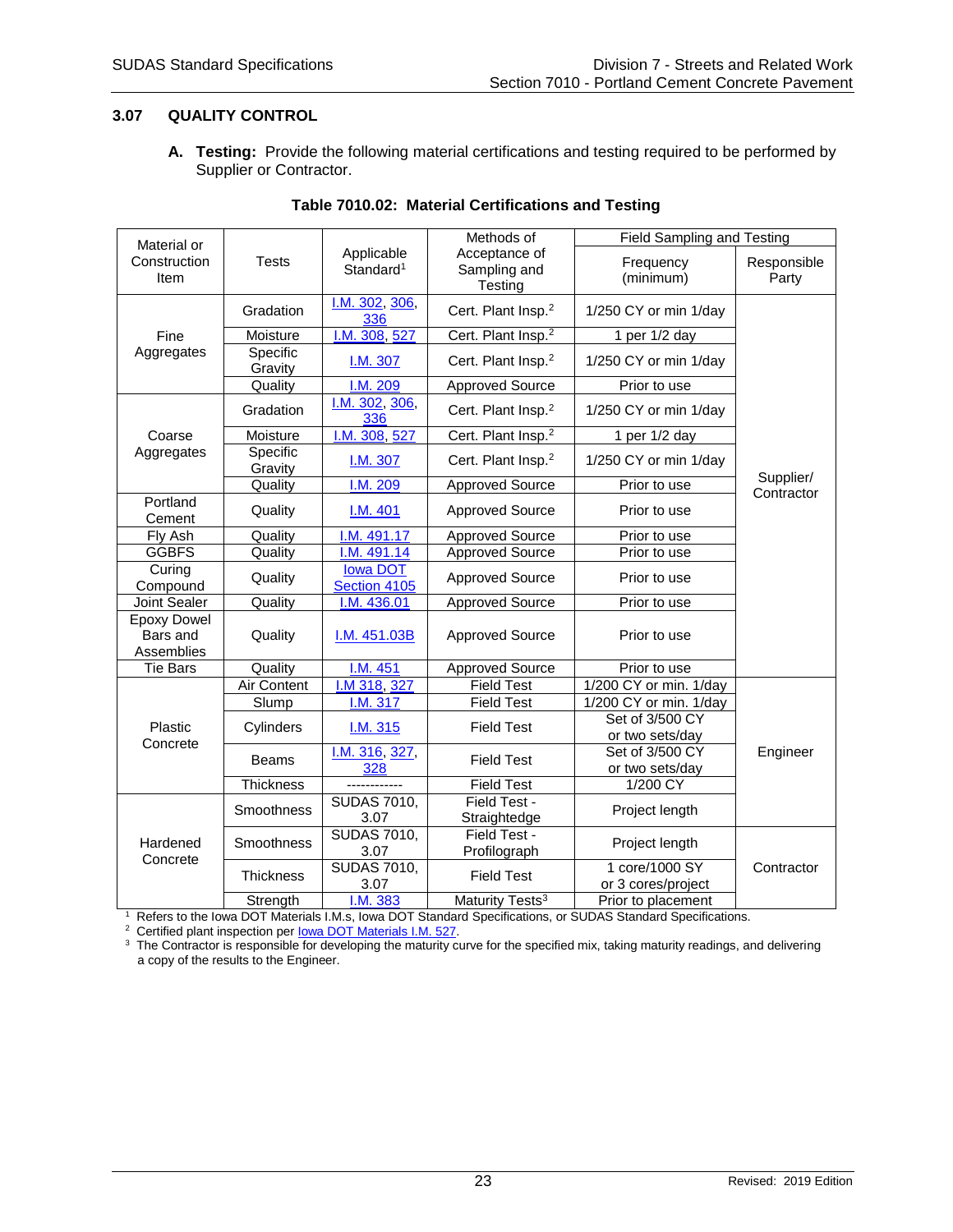# **3.07 QUALITY CONTROL (Continued)**

## **B. Air Content:**

- 1. Air content of the concrete will be evaluated according to [Iowa DOT Materials I.M.](https://www.iowadot.gov/erl/current/IM/content/318.htm) 318 and [327.](https://www.iowadot.gov/erl/current/IM/content/327.htm)
- 2. When a test result is outside the tolerance for the target air content, the contractor will be notified immediately. An air test will then be immediately run behind the paver to aid in identifying the limits of the non-complying air. A test result between 5% and 8% behind the paver will be considered complying. This test will represent all concrete from the back of the paver back to the last documented complying test. Make immediate adjustments to the mix production and placement process to bring the air content back within tolerance. Do not use succeeding loads below the lower target air content tolerance by more than 0.5%. Each subsequent load will be tested until air content is within tolerance for two consecutive loads. For all incorporated, non-complying concrete that is out of tolerance, the Engineer will determine if removal and replacement is required or if a price adjustment, according to Table 7010.03, will be applied.

|                | <b>Air Content Range</b> |                |                         |
|----------------|--------------------------|----------------|-------------------------|
| <b>Minimum</b> |                          | <b>Maximum</b> | % Payment of Unit Price |
| $1.1*$         | and                      | below          | $0\%$                   |
| 0.6            | to                       | $1.0*$         | 50%                     |
| 0.1            | to                       | $0.5*$         | 75%                     |
|                | Low air tolerance limit  |                | 100%                    |
|                | Target                   |                | 100%                    |
|                | High air tolerance limit |                | 100%                    |
| 0.1            | to                       | $0.5***$       | 95%                     |
| 0.6            | to                       | $1.0**$        | 85%                     |
| 1.1            | to                       | $1.5***$       | 75%                     |
| 1.6            | to                       | $2.0**$        | 60%                     |
| $2.1***$       | and                      | above          | $0\%$                   |
|                |                          |                |                         |

#### **Table 7010.03: Concrete Air Content Price Adjustments**

\*Air content deviation below the acceptable limits

\*\* Air content deviation above the acceptable limits

- **C. Pavement Smoothness:** Evaluate pavement smoothness for all PCC pavement and overlay surfaces.
	- **1. Straightedge:** The Engineer will check PCC pavement surfaces with a 10 foot straightedge placed parallel to the centerline. Areas showing high spots of more than 1/4 of an inch in 10 feet will be marked. Complete surface corrections according to the procedures in [Iowa DOT Section 2316](https://www.iowadot.gov/erl/current/GS/content/2316.htm) to an elevation where the area or spot will not show surface deviations in excess of 1/8 inch when tested with a 10 foot straightedge. Surface corrections will be completed at the direction of the Engineer with no additional cost to the Contracting Authority.

# **2. Profilograph:**

- a. If specified in the contract documents, comply with [Iowa DOT Section 2316](https://www.iowadot.gov/erl/current/GS/content/2316.htm) to measure pavement smoothness with a profilograph.
- b. Evaluate according to the smoothness requirements of Table 7010.04 and make surface corrections and price reductions. Surface corrections will be completed with no additional cost to the Contracting Authority. No incentive for pavement smoothness will be made.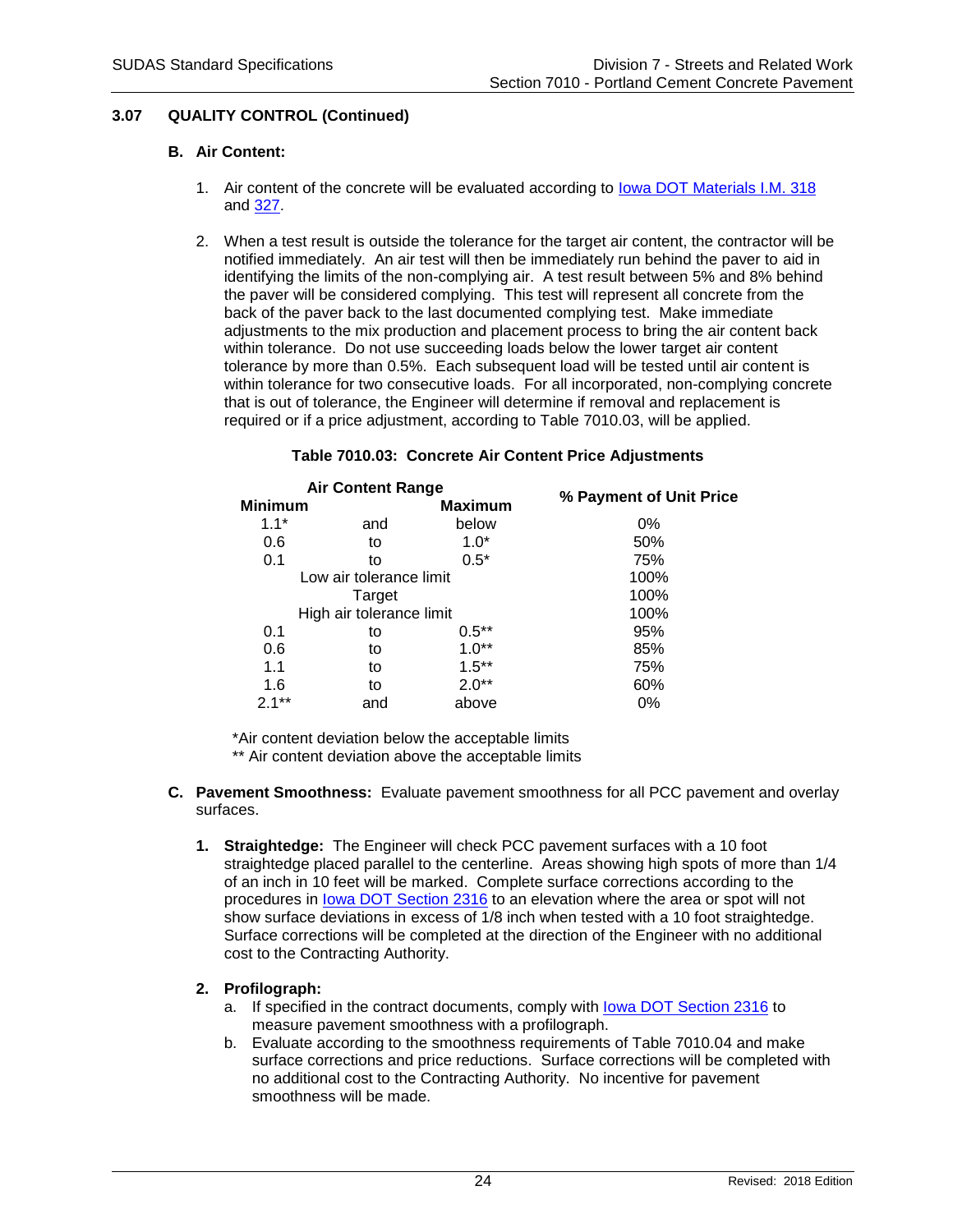## **3.07 QUALITY CONTROL (Continued)**

| <b>Segment Index (inch/mile)</b> | <b>Pay Factor</b>             |
|----------------------------------|-------------------------------|
| $0 - 22.0$                       | 100%                          |
| $22.1 - 30.0$                    | 97%                           |
| 30.1 and over                    | Grind as directed by Engineer |

## **Table 7010.04: Pay Factor if Profilograph Used**

c. Smoothness measurements will be suspended for structures and through intersections.

# **D. Pavement Thickness:**

- 1. At locations determined by the Engineer, cut samples from the pavement by drilling with a core bit that will provide samples with a 4 inch outside diameter. Restore the surface by tamping low slump concrete into the hole, finishing, and texturing. The Engineer will witness the core drilling, identify, and take possession of the cores. The Engineer will determine the core locations, measure the cores, and determine the thickness index according to [Iowa DOT Materials I.M. 346](https://www.iowadot.gov/erl/current/IM/content/346.htm) and [347,](https://www.iowadot.gov/erl/current/IM/content/347.htm) except as modified as follows:
	- a. For regular or irregular shaped areas, use a lot size of 1,000 square yards. Include remnants less than 500 square yards in the last lot and remnants greater than 500 square yards in a separate lot. Take a minimum of three cores per project.
	- b. For any core with a deficiency greater than 0.15 inch, take two additional cores in that pavement lot and use the average of the three cores.
- 2. Coring of pavement or other work for thickness determination may be waived by mutual agreement for sections of the same design thickness less than 2,500 square yards.
- 3. Based on the thickness index determined by the Engineer, the pavement payment will be as shown in Tables 7010.05 and 7010.06.
- 4. If the thickness index deficiency is greater than 0.51 for pavements thinner than 9 inches or 0.91 for pavements 9 inches or thicker, the Engineer will study the extent and severity of the deficiency of the pavement areas. The Engineer will require one of the following based on a review on the level of deficiency, the amount of the payment penalty, and the estimated reduction in the design life of the deficient pavement:
	- a. Removal and replacement of the deficient areas with pavement complying with the contract documents at no additional cost to the Contracting Authority.
	- b. Completion of an agreement that provides a combination of an extended guarantee period and payment penalty and allows the deficient pavement to be left in place.

| <b>Thickness Index Range</b> | <b>Percent Payment</b>        |
|------------------------------|-------------------------------|
| More than 0 to $-0.15$       | 100                           |
| $-0.16$ to $-0.25$           | 95                            |
| $-0.26$ to $-0.50$           | 85                            |
| $-0.51$ or less              | As determined by the Engineer |

## **Table 7010.05: Pay Factor for PCC Pavement for Design Thickness less than 9"**